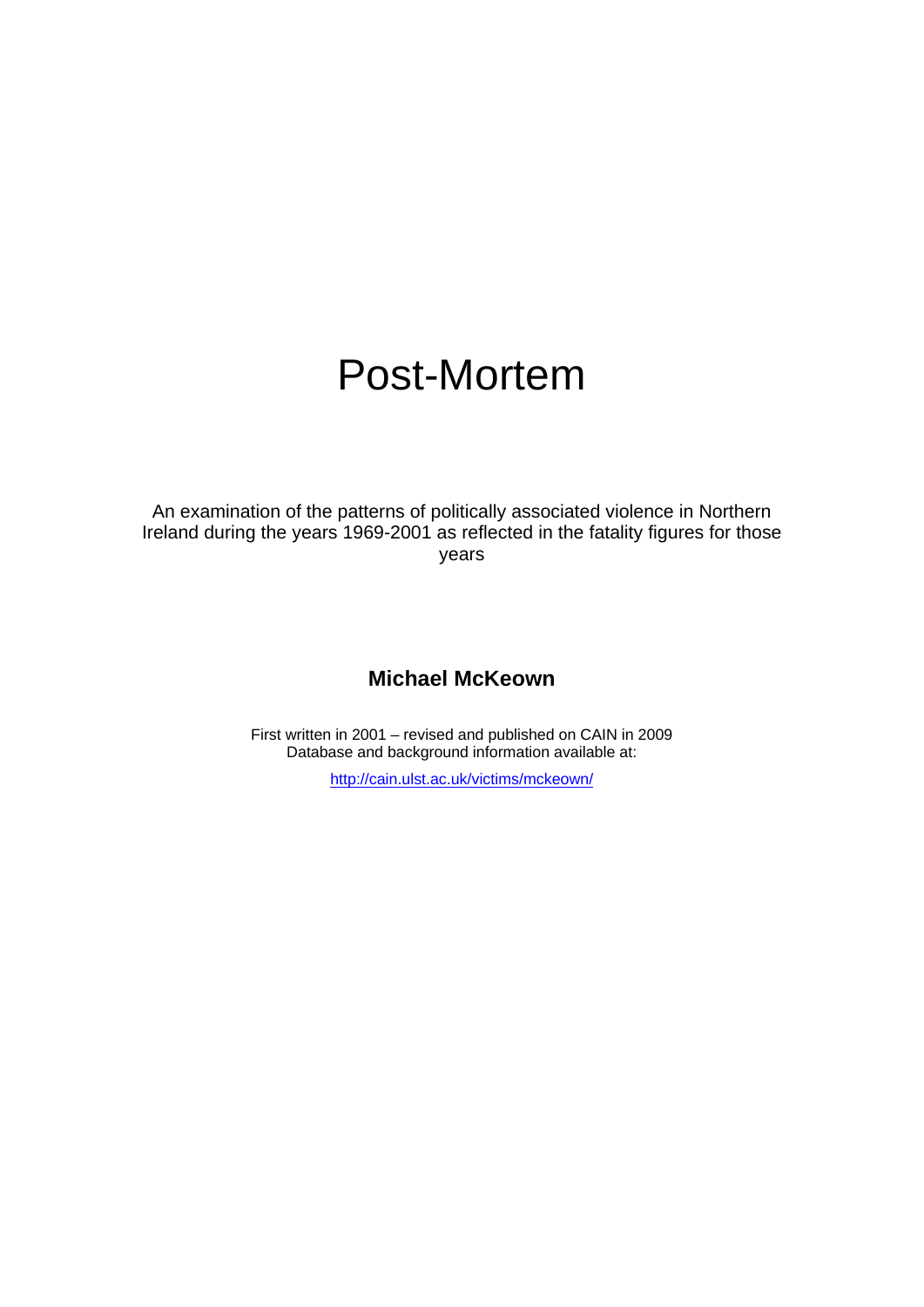### Prologue

The following study represents both the revisiting and continuation of a task which had occupied me for over twenty years. The concluded work highlights complexities and ambiguities in the patterns of the violence in Northern Ireland over the past three decades which are often obscured by the polar interpretations offered by partisan commentaries. For that reason I believe it should be inserted into the public arena for further consideration and possibly as a methodological model for further enquiry.

As this has been a private individual study the initial distribution in 2001 was confined to groups or agencies judged to have an immediate interest in the issues examined as well as to individuals who are known personally to me to have such an interest. The mailing list included journalists, politicians, public officials and academics.

It has long been my hope to find an appropriate Web site which would include not only this text but also the database from which the figures are derived. This might enable researchers to probe areas not examined here but accessible from the data while also permitting a verification process to be effected. I am now (June 2009) making the database and this text available via the CAIN Web site (see: <http://cain.ulst.ac.uk/victims/mckeown/>).

Michael McKeown Dublin June 2009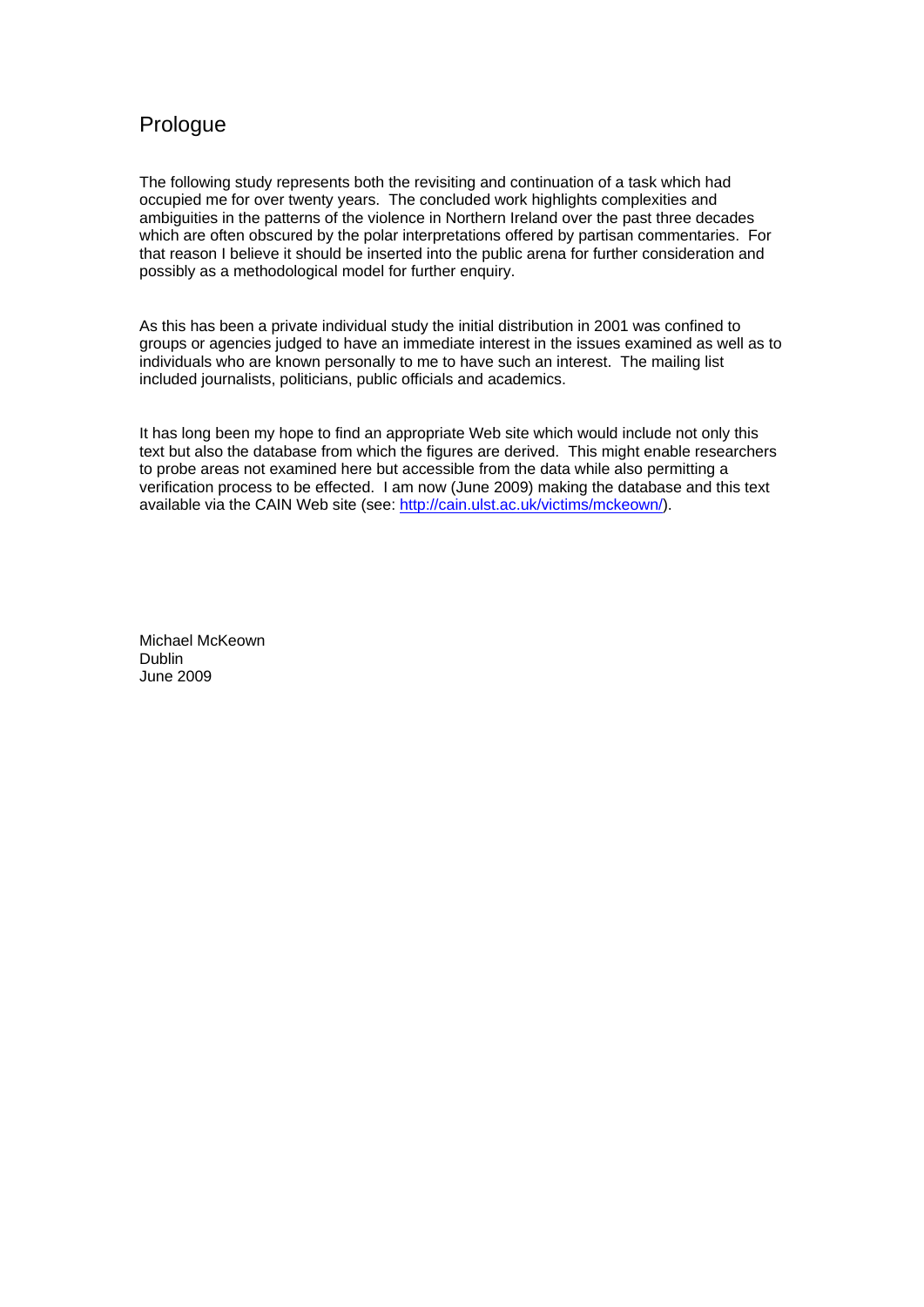# **Contents**

| <b>INTRODUCTION</b>                                       | $\mathbf 1$    |
|-----------------------------------------------------------|----------------|
| <b>METHODOLOGY</b><br>1                                   | $\mathbf{2}$   |
| <b>The Numbers Problem</b><br>1.1                         | $\overline{2}$ |
| 1.2<br><b>Other Studies</b>                               | $\overline{2}$ |
| <b>Categories and Classifications</b><br>1.3              | 4              |
| <b>CHARACTERISTICS OF FATAL INCIDENTS</b><br>$\mathbf{2}$ | 6              |
| 2.1<br>The number and scale of fatal incidents            | 6              |
| <b>Establishing Purpose and Rationale</b><br>2.2          | 6              |
| 2.3 Punitive Activities                                   | 8              |
| 2.4<br><b>Outcomes</b>                                    | 11             |
| <b>AGENTS AND AGENCIES</b><br>3                           | 12             |
| THE DECEASED:<br>4                                        | 15             |
| <b>Risk Factors</b><br>4.1                                | 15             |
| 4.2 Religious affiliation.                                | 18             |
| <b>Location</b><br>4.3                                    | 19             |
| THE FAMILIAL DIMENSION<br>5                               | 22             |
| <b>Siblings</b><br>5.1                                    | 22             |
| 5.2<br><b>Spouses</b>                                     | 24             |
| <b>Parental/filial</b><br>5.3                             | 24             |
| <b>CORRELATIONS</b><br>6                                  | 25             |
| EPILOGUE - A PERSONAL OBSERVATION                         | 29             |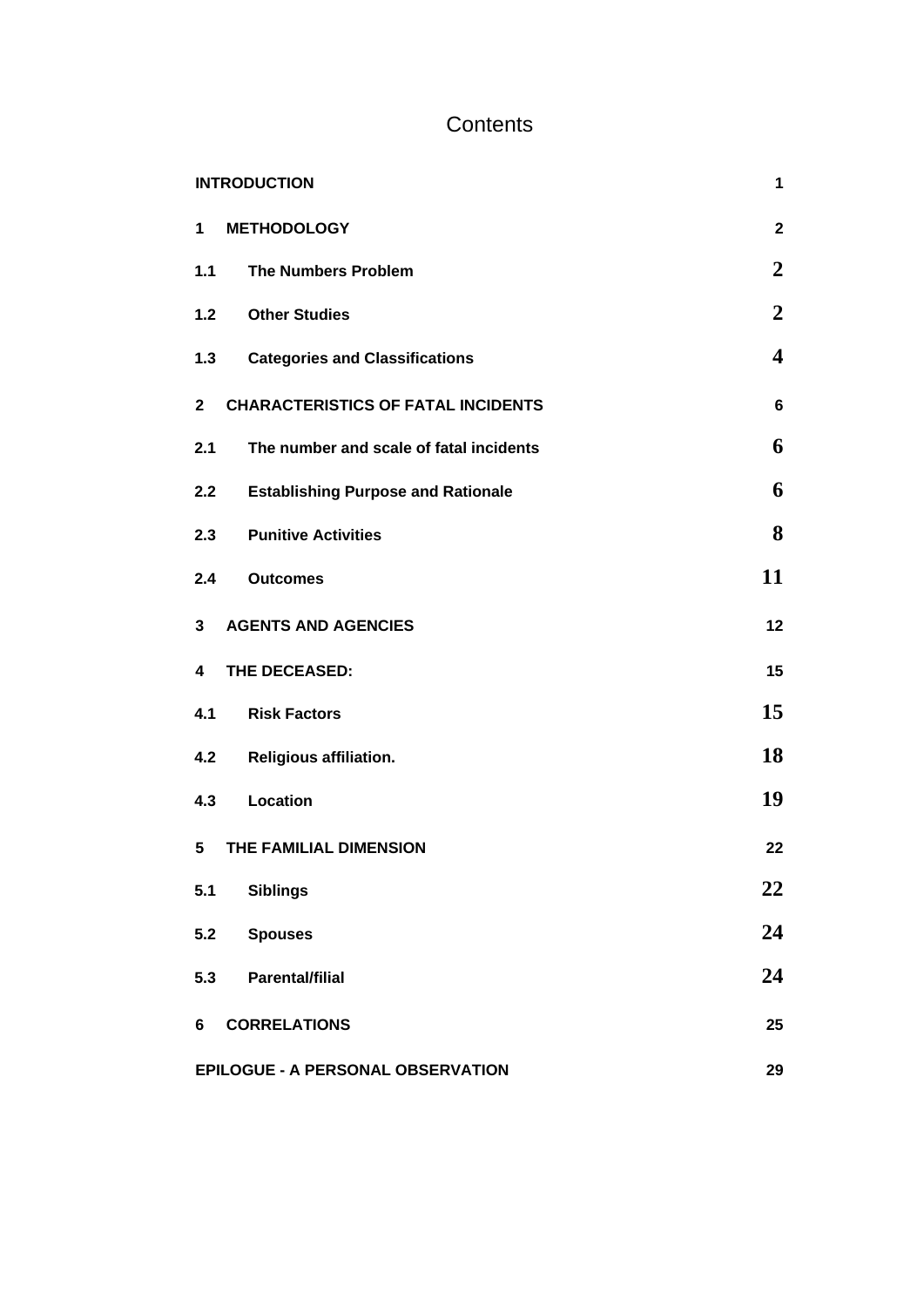# List Of Tables

| Table 2 Fatalities Attributable To Designated Punitive Actions _________________________________10 |    |
|----------------------------------------------------------------------------------------------------|----|
|                                                                                                    |    |
|                                                                                                    |    |
|                                                                                                    |    |
|                                                                                                    |    |
| Table 7 Specific High Risk Fatalities Designated By Role __________________________________18      |    |
| Table 8 Religious Affiliation Of 2885 Victims Normally Resident In Northern Ireland ______ 19      |    |
| Table 9 Distribution Of Fatalities Across 21 Geographic Areas ________________________________ 20  |    |
| Table 10 Fatality Totals & Voting Patterns (2001) in Northern Ireland Westminster                  |    |
| Table 11 The Rationale Of The Purposive Fatalities Inflicted By Each Agency Group _____ 25         |    |
| Table 12 The Character Of The Punitive Fatalities Inflicted By Each Agency Group _______ 26        |    |
| Table 13 The Religious Affiliation Of Northern Ireland Citizens Killed By Each Agency Group        | 26 |
| Table 14 The Status Of Victims Killed By Each Agency Group______________________                   | 26 |
| Table 15 Grouped Status Of Victms Killed In Each Location _______________________________27        |    |
| Table 16 Religious Affiliation Of N.I. Victims Killed In Each Location. [1001] 27 27               |    |
| Table 17 Rationale Of Fatalities Inflicted In Each Location _____________________                  | 28 |
| Table 18 Rationale Of Fatalities Falling Within Discrete Quinquennia ______________________29      |    |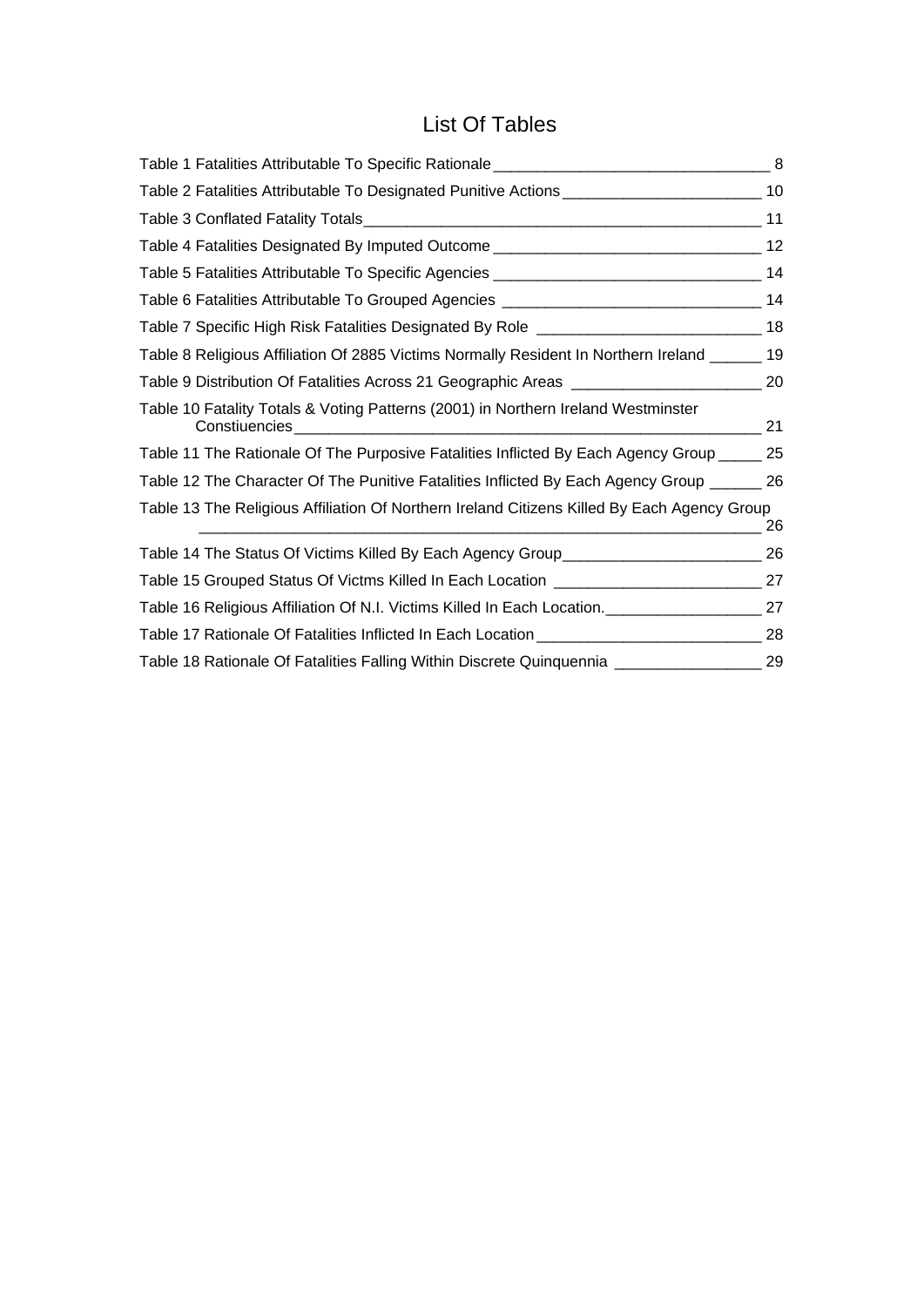*'If I am rightly informed very great atrocities have been committed on both sides - a system of assassination, massacre and plunder '* 

**Wolfe Tone at his court martial speaking of events of 1798** 

### <span id="page-4-0"></span>**Introduction**

Early in 1970 I began recording details of the circumstances surrounding the deaths of those who had been killed in Northern Ireland in the communal troubles which had erupted in the previous year. I eventually began publishing some of the analyses which I derived from that data. In 1981 I was approached by the Irish Information Partnership to make the data I was compiling available to the archival base entitled **Agenda** which the Partnership published. This I did thereby making the raw material accessible to subscribers to the **Agenda** while I continued on occasion to publish my own analyses of the data over my own name. In 1989 I decided that I had devoted enough time to the task of compilation and concluded my record with the publication of a monograph which sought to offer a statistical profile of the violence which had contributed to the deaths of the two thousand, seven hundred and sixty three people whom I calculated had died as a consequence of civil strife in Northern Ireland between July 1969 and July 1989. Because no adjectives seemed adequate to convey the horror of it, I simply entitled the publication '**2763**'.

At the beginning of 1999 I considered revisiting the material and updating it. There were several reasons for this. With the passage of time new details had emerged concerning the agencies and motivations involved in many of the deaths. More recent publications had revealed to me some errors in my own records. Furthermore I had deliberately confined my analysis to those deaths which had occurred in Northern Ireland thereby excluding deaths in the Republic of Ireland or in Gt. Britain and had explicitly excluded any reference to those reported missing and presumed dead. Those two groupings had subsequently become much more numerically significant than I had foreseen when first I had decided not to include them. As well as these reasons I was also driven by a hope or belief that it might be possible in 1999 to offer a complete and concluded study of the social pathology inherent in the violence which had led to the deaths of so many people. Events in the three intervening years have shown how ill founded such a hope was.

As I was nearing the completion of the task of updating and revising the data under study I thought that that work might be rendered redundant by the publication of **'Lost Lives** ', the study by McKittrick, Kelters, Feeney and Thornton. That did not prove the case as that invaluable archive although providing a statistical analysis, is primarily concerned with the personal circumstances of the individual victims and consequently has a humanistic dimension which I have eschewed except for one specific area of enquiry. Accordingly I have proceeded with my original intention of putting my quantitative analysis and accompanying commentary into the public domain to ensure a wide accessibility. I do so in the hope that it might offer some further insights into the nature of this conflict which although insignificant in global terms, has already generated so much comment and analysis- some of it exceptionally incisive and of enduring value, and much of it quite ephemeral. Should the reader come to share with me, that sense of the madness of it, which I have experienced during the preparation of this material, I would not be surprised.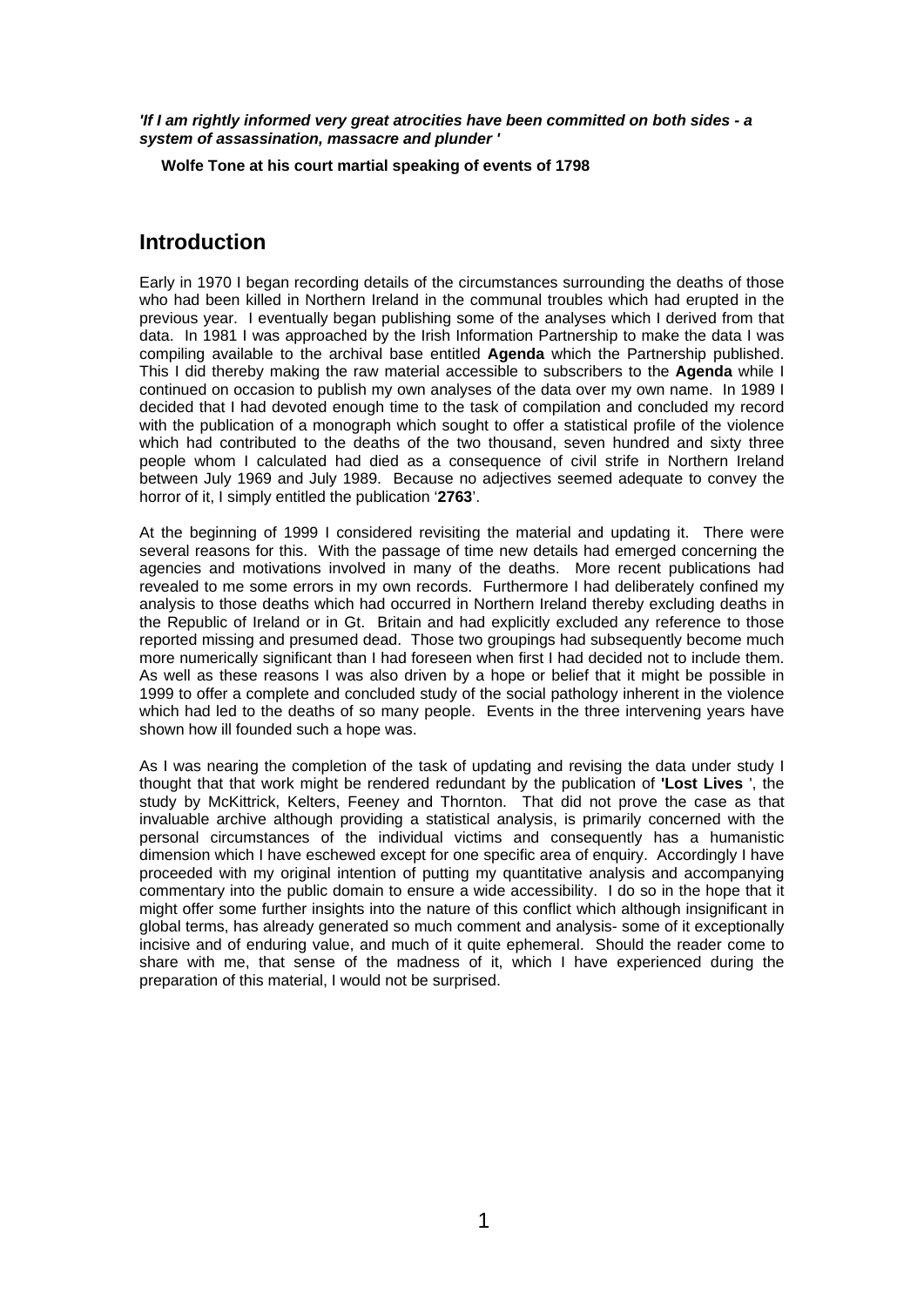## <span id="page-5-0"></span>**1 Methodology**

#### <span id="page-5-1"></span>**1.1 The Numbers Problem**

In earlier comments upon the question of the total number of fatalities, I have remarked on the difficulties confronting any researcher seeking to offer either a reliable total or a comprehensive profile of the death count in Northern Ireland. There is the initial difficulty of establishing just what that total is, and then there is the difficulty of trying to classify those deaths in some consistent and coherent manner. Indeed one of the epistemological problems is, that any attempt at classification imposes a pseudo order and coherence on events which frequently were not so ordered or consistent. Patterns of behaviour and purpose are inferred from circumstances and then implied in the classifications, but these patterns might not reflect the intent or purpose of the protagonists. While it is easy to ask the **who / whom** question, and to extend this to the **how, why, where and when** questions, the answers are frequently ambiguous and unclear. In the following commentary I will have occasion to return to this caution and to draw attention to conflicts of evidence.

#### <span id="page-5-2"></span>**1.2 Other Studies**

When I published my first pamphlet '**The First Five Hundred' (1)** on the fatality totals accruing from communal violence I was satisfied that it should be possible through meticulous record keeping to provide a complete listing of all those killed in the Troubles which could serve as a definitive base for further research. It is now my judgement that it is not possible to arrive at an exact figure which could command universal acceptance. That reservation underlies the theme and purpose of this study. It is salutary however to note some features of other studies if only to explore the uncertainty principle. There is now a vast range of literature dealing with all aspects of the Northern Ireland conflict. As a consequence the issues of fatality totals and the responsible agencies have been explored from a number of perspectives including the geographical, the sociological, the military and the political. However most of these studies did not aim to provide a complete schedule of the identities of the fatalities and as they could not offer any assistance other than corroboration to the development of a fatality database, it is unnecessary to refer to them here. Consideration of several publications which can legitimately claim to be authoritative, might serve to illustrate the difficulty of getting agreement on the total number of fatalities attributable to the Northern Ireland conflict.

It might be beneficial to commence by comparing two sources which by now are merely historical. These were the listings published by the Irish Information Partnership (IIP) in '**Írish Information Agenda' (2**) and the schedule provided by Malcolm Sutton in his work '**Index of Northern Ireland Deaths' (3)** The time scales of these listings were not coterminous, as the IIP listing concluded in 1989, while the Sutton listing took the record up to the end of 1993. There was a further difference in that the IIP data related only to those killed in Northern Ireland. However the two studies can be compared in terms of the period 1969 to 1989 and in relation to Northern Ireland located deaths. It is clear that the Sutton record is more complete than the IIP record, and I make this judgement as the researcher who compiled the IIP data and used that data in the commentaries published over my own name. Sutton's work revealed errors in my records and analysis, although these did not go beyond the acceptable 1% margin of error I had stipulated as acceptable in '**Two Seven Six Three' (4)**. Despite his reliability as a source, Sutton however, decided to make certain exclusions which seem to have been both arbitrary and inconsistent. Thus while he excluded deaths of paramilitaries arising from accidental weapons discharge, he included deaths arising from premature explosions. The outcome of this procedure was that for the common period of time covered by my IIP based study and Sutton's Index, my study did not include some fatalities which Sutton correctly had identified while he omitted fatalities which I judged should be included and the end result was that my figures for Northern Ireland fatalities as of July 1988, were in excess of his total at that point. It should be noted that Malcolm Sutton has revisited his compilation and a more inclusive listing is provided in the Sutton listing available on the CAIN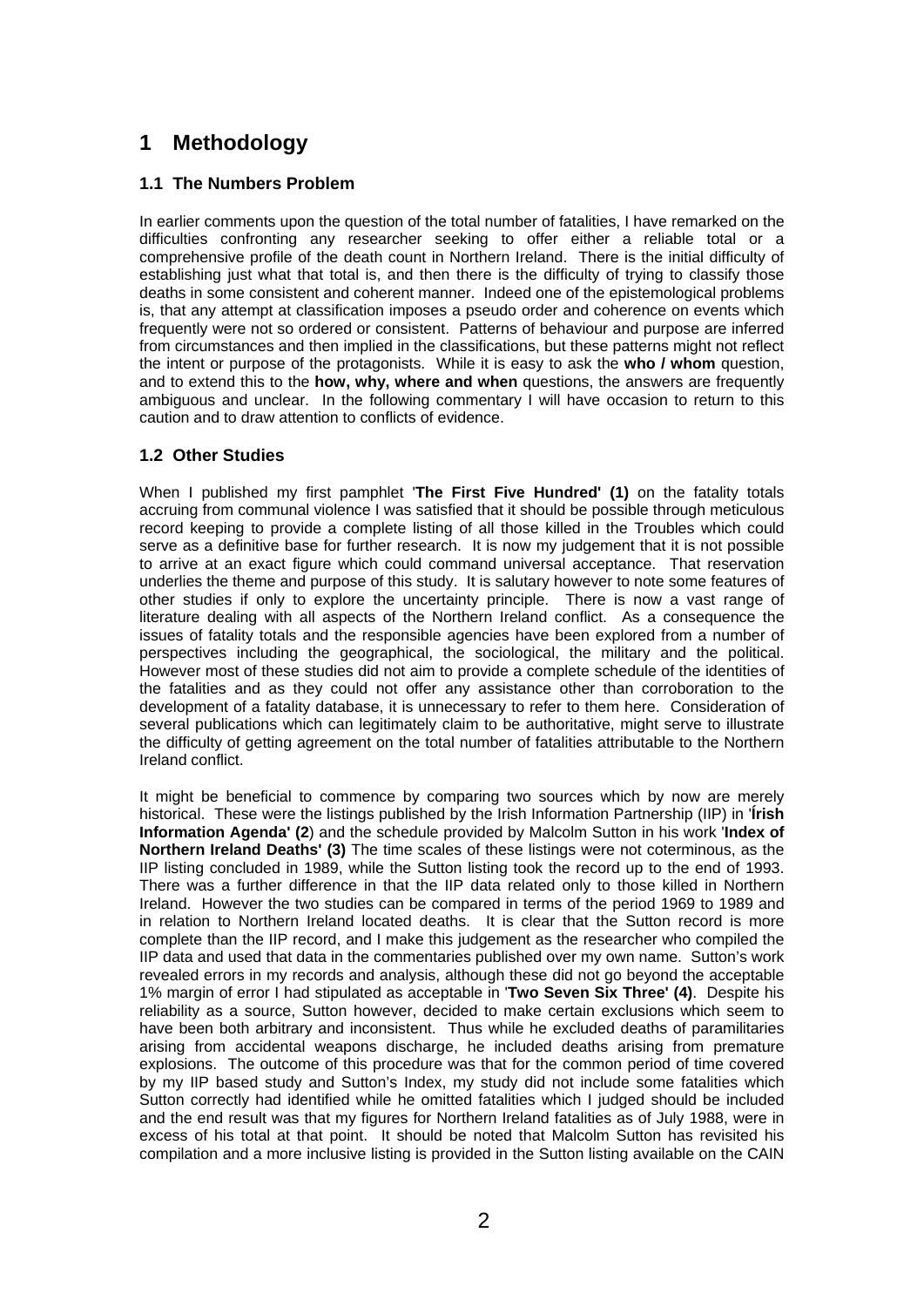website established by the University of Ulster. As well as revising his earlier work the schedule has been extended to include fatalities occurring up to the end of 1998

This discrepancy phenomenon is evident in the two most recently published studies in this field- studies which to some extent had the advantage of being pursued from a quasi historical perspective rather than from the contemporary perspective of the earlier works. They also had the benefit of institutional support and collaborative research facilities. Both appeared in 1999. '**Northern Ireland Troubles' (5)** seeks to offer a sociological perspective upon the violence of the thirty years between 1969 and 1998. It does not contain a listing of victims but does specify that the 'database includes such categories as fatal heart attacks, suicides and includes all trauma related deaths that can be shown to be troubles related'. It is unclear however whether the total includes the high number of suicides within the local security force units. The fatality total it cites at the end of February 1998 is 3601. **'Lost Lives' (6**) which concludes its study with the death of Charles Bennett on July 29th, 1999, indicates a total of 3637 deaths. In this study civilian suicides are listed but as with the **'Northern Ireland Troubles'** study it does not appear to include details of the security force suicides. It should be noted here that neither does the revised Sutton listing on the CAIN website include such fatalities. Since **Chris Ryder** (**7)** suggests that seventy members of the RUC committed suicide during the period under study and that by 1991 forty one members of the UDR had taken their own lives **(8)** it is clear that the inclusion of all Security Force suicides would increase the stipulated totals considerably. If some civilian suicides are included on the basis that they were a direct consequence of the conflict it seems unreasonable not to take some account of the high number of security force suicides.

 Despite the common exclusion of this category from both studies the total of deaths at the end of February I998 is only 3583 in **Lost Lives**, which is eighteen less than '**Northern Ireland Troubles**' for the same period and this becomes twenty one when the 1966 figures included in the **'Lost Lives**' study are discounted. This is an insignificant difference and is well within the acceptable one per cent margin of error I suggest above. Both sets of authors acknowledge the inevitability of imprecision. **Fay, Morrissey** and **Smith** comment ''any such database will inevitably contain data which are at variance with other available sources.'' while **McKittrick** et al. remark of the problem of exclusion/ inclusion ''In the end decisions had to be made but many were borderline cases''. The problem of inclusion/exclusion is further highlighted in two features in the **Daily Telegraph** of March 14<sup>th</sup> and 15<sup>th</sup>, 2000, which suggest a total of '719 British military victims of the Troubles' as distinct from the 703 total indicated in the **'Lost Lives'** study. A further illustration of the difficulty entailed in trying to ensure consistency is afforded by the decision of the authors of '**Lost Lives'** to include some victims of enforcement type Republican paramilitary killings in the Republic such as **Martin Cahill** (18/8/94) while excluding others such as the deaths of **Gerard Moran** (21/11/ 98) and **Kevin Fennell** (27/6/99) which according to newspaper reports the Garda Siochana place in the same category. The decision of the **'Lost Lives'** authors to include in their total the names of paramilitaries killed in road accidents but while on 'active service' while excluding the names of Security Force personnel who died under parallel circumstances, highlights the difficulty of applying a standard code of inclusion.

The exclusion noted above of certain enforcement style killings from the **'Lost Lives'** schedule highlights a further difficulty in establishing a definitive total. As will be seen below as time progressed more and more of the paramilitary groups shifted the focus of their activity from 'political'/'ideological' operations to illegal entrepreneurial activities which involved them directly in profit making criminal activities which entailed pre meditated murder and assault often resulting in death. It is very difficult if not well nigh impossible to identify the demarcation line which separates criminal activities which have some political dimension from those which have only a commercial or personal motivation. Any judgement on where that line lies must be arbitrary and unilateral.

My own procedure in compiling these figures has been to exclude as general groups, those who died from heart attacks, road accidents or indeed suicide. Some such individual cases have been included where I have been satisfied that the immediate causal connection has been well established but obviously such decisions must be judged as arbitrary as those I have instanced above, and could well be queried by other commentators. The total number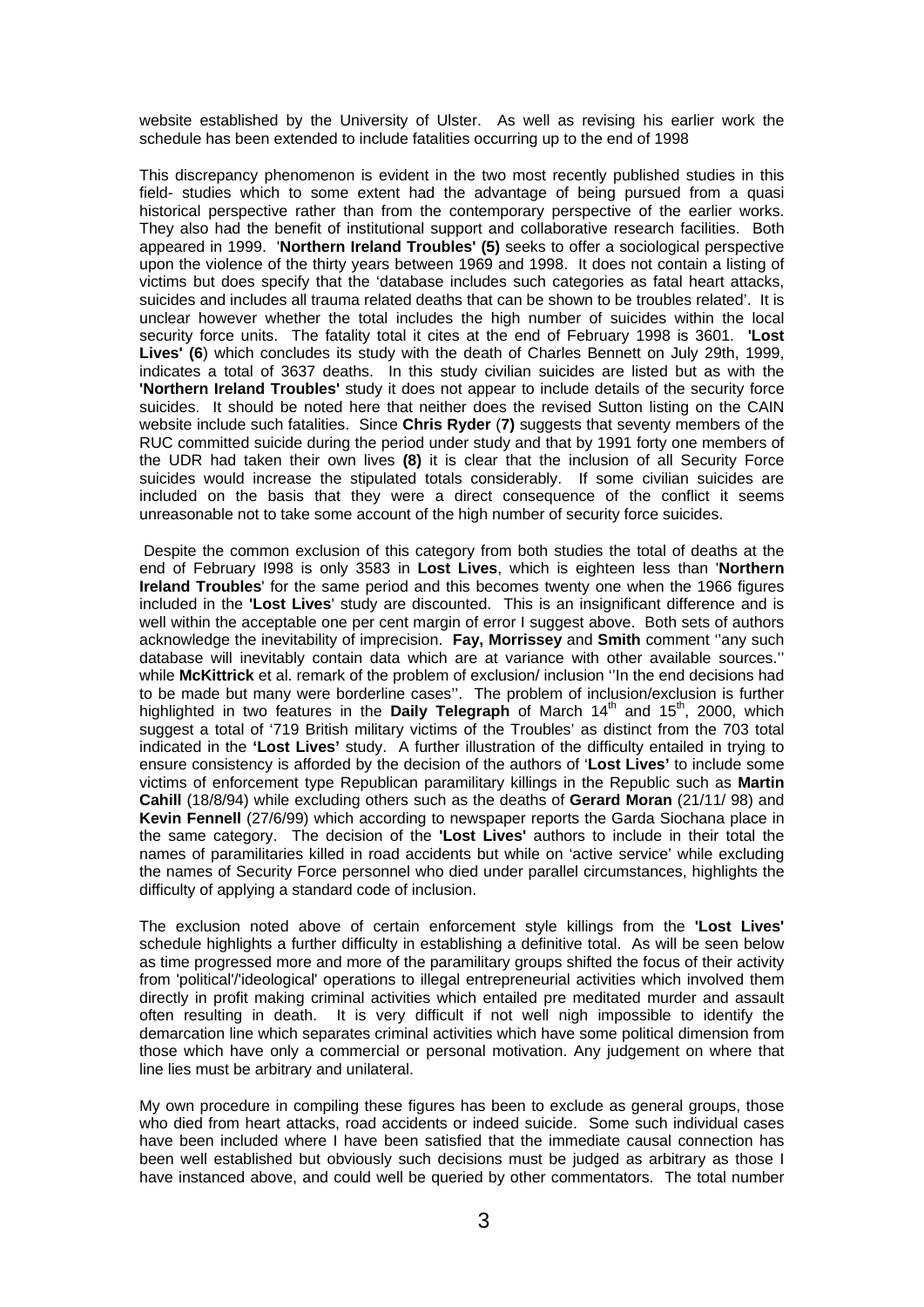of fatalities contained in the schedule which I have analysed stands at **3623** (31/12/2001). The schedule lists fewer deaths than do either **'Lost Lives'** or **'Northern Ireland's Troubles'** for the common period all three cover, but the difference is within the one per cent margin which I have judged to be acceptable.

In concluding this section on quantification I must acknowledge the help I received from a study of '**Lost Lives'**. From it I was able to recover details I had lost sight of, or had never been privy to, especially in relation to the agencies responsible for a number of the fatalities and also in relation to deaths occurring long after the fatal incident had occurred. Although it might seem inconsequential in relation to the morbid theme of that study, the fact that it offers what appears to be an authoritative version of the names of the victims, in itself constitutes a worthwhile database of historical evidence. In a community where the prefixes O and Mac tend to be popularly added and elided in a random fashion and where so many people share common family names, name confusion and corruption can occur very easily as I found over the years of recording them from newspaper entries.

#### <span id="page-7-0"></span>**1.3 Categories and Classifications**

Since I have always been reliant in compiling my own database upon information which was already in the public arena and have never had or sought access to information known only to the police or families of the victims, the data I have sought to classify is drawn from public records such as newspaper accounts of criminal trials, civil liability actions, coroners' reports, death notices and details to be found in the vast pool of published studies. From such sources it has been possible to identify a victim by name (not always correctly), sex, location where found, religion - generally, where it has been relevant, date of death in most cases and also in most cases the agents or agencies responsible for the death. Usually the role or occupation of the victim has been publicly known. Using this raw material I have classified each fatality under these various headings. It is also possible to derive from that material conclusions about the purposes and relative outcomes of the fatal incidents. This permitted the development of a matrix classifying each death under the following headings: **Year of death, Location of body, Sex, Religion (where appropriate) Responsible Agency, Purpose of Agency, Role of Victim**. In certain cases there were particular aspects of the event, e.g. relationship to other victims, which were also noted. A classification of '**context'**  was also recorded but the information relating to this has not been used in this commentary A record of the number of specific fatal actions was kept. Set out immediately below is a table indicating the main classifications with a brief comment on their significance, but it is in the next section that these classifications are explained and justified and the raw totals within each classification are given.

| <b>Dimension</b>         | <b>Remarks</b>                                                                 |
|--------------------------|--------------------------------------------------------------------------------|
| Name                     | Spellings might vary from other sources                                        |
| Year                     | Relates to year of death rather than fatal<br>incident                         |
| Religion                 | Only that of Northern Ireland residents is listed                              |
| Sex                      |                                                                                |
| Agency                   | This refers to groups responsible for fatal<br>incidents                       |
| <b>Status</b>            | This refers to the role of fatality victims                                    |
| Location                 | Westminster electoral areas are employed for<br>Northern Ireland fatalities    |
| Rationale                | This refers to the inferred purpose underlying<br>the fatal act                |
| Causality                | This probes the degree of inferred<br>purposiveness of a fatal event           |
| Context                  | This distinguishes between incidents such as<br>gun fire, explosions, beatings |
| New Incident             | This offers a count of discrete fatal incidents                                |
| 1 <sup>st</sup> Fatality | This distinguishes multiple fatality incidents                                 |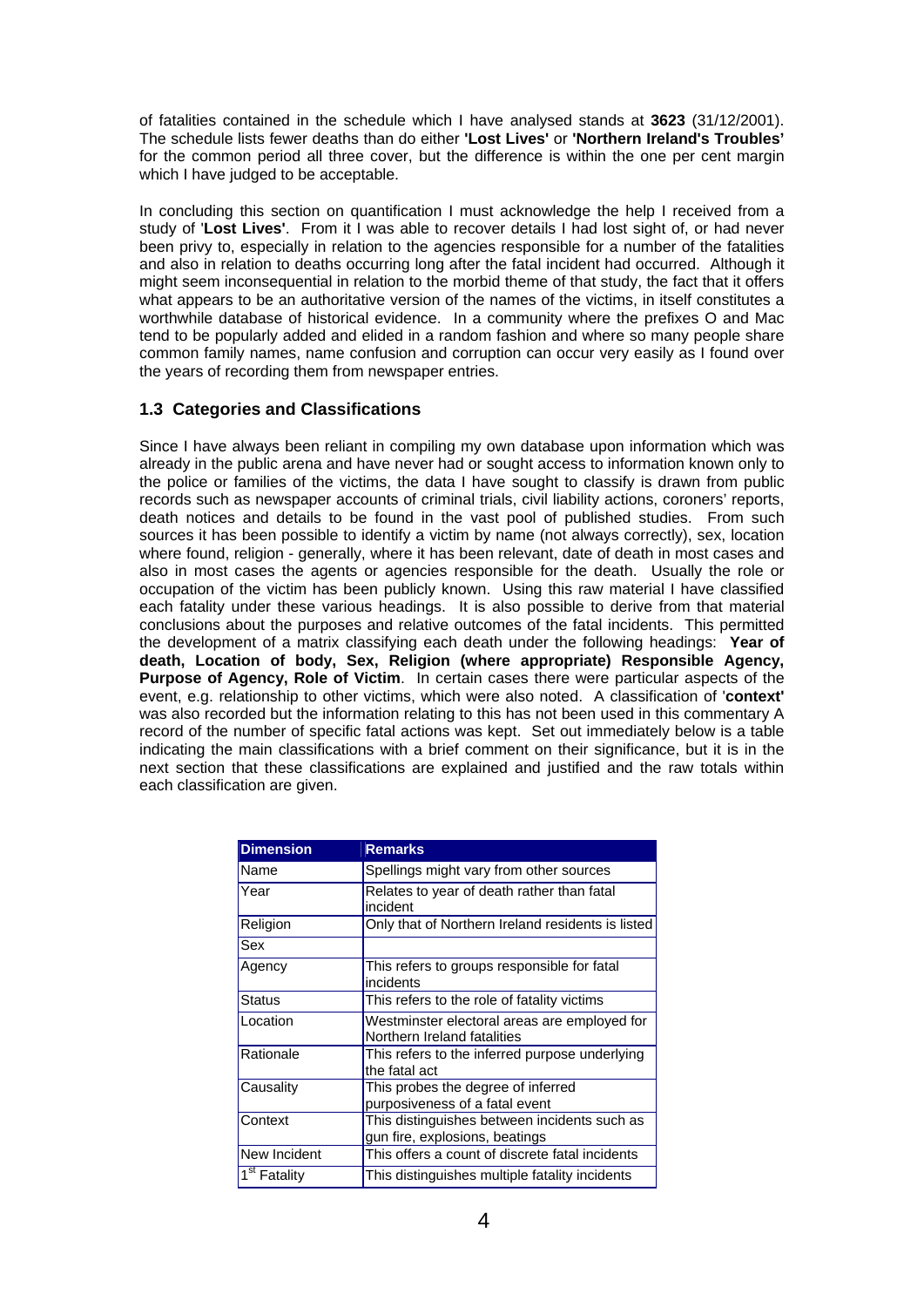| Personal      | This category identifies those who brought                |
|---------------|-----------------------------------------------------------|
| Culpability   | about their own deaths                                    |
| Familial Link | This identifies victims within the same nuclear<br>family |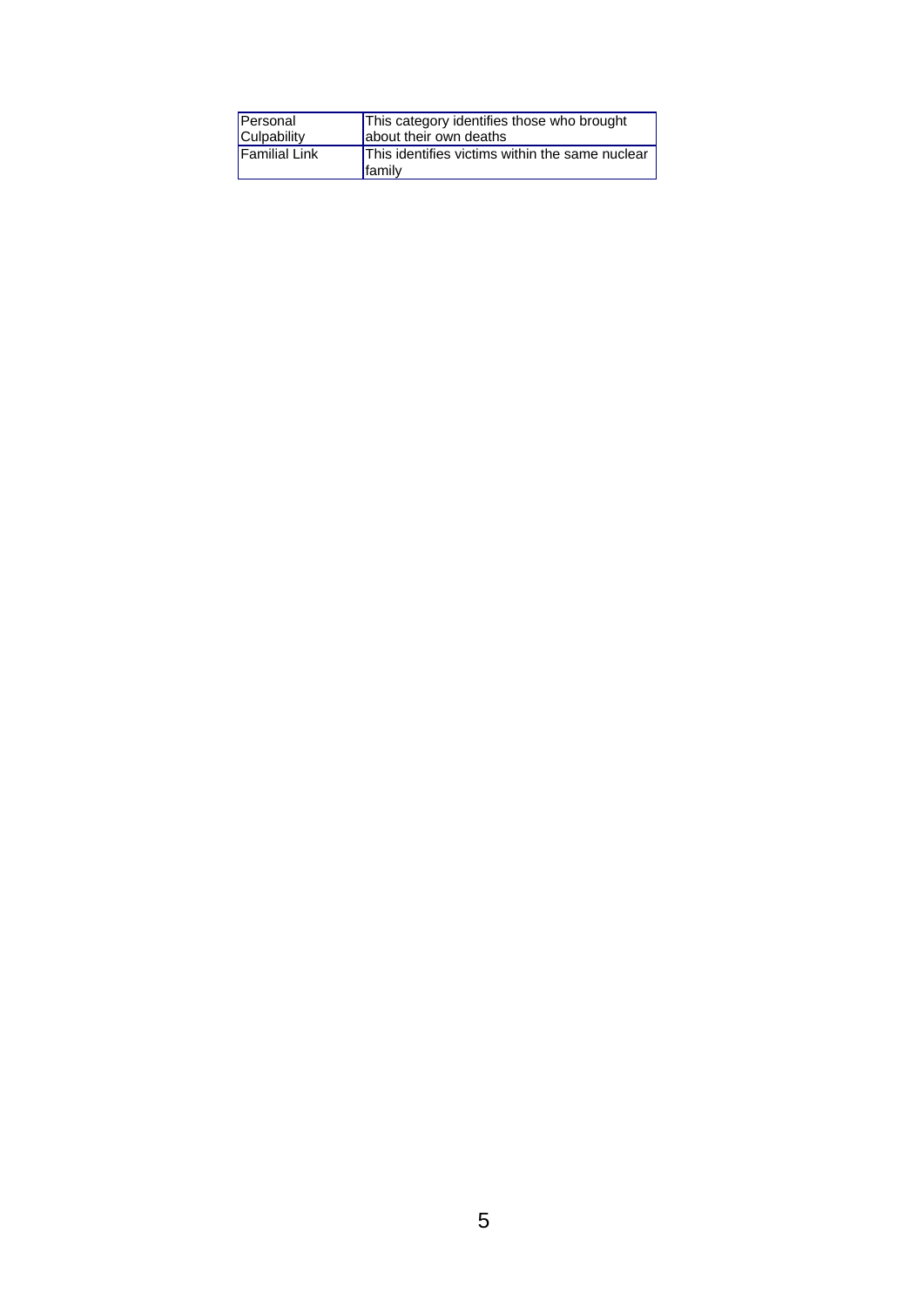### <span id="page-9-0"></span>**2 Characteristics of Fatal Incidents**

#### <span id="page-9-1"></span>**2.1 The number and scale of fatal incidents**

. This section is directed towards indicating the cluster of circumstances which define and determine the various weaves and waves of violence which contributed to the **3623**  deaths under study. A useful starting point, prior to examining the fatalities, might be to focus initially on the number of fatal incidents It is in the main relatively easy to identify and isolate each specific fatal incident but there were occasions where a sequence of killings was so closely related in time, location and rationale that it has seemed appropriate to conflate them and designate them as one incident rather than as a series of discrete incidents. The shootings in Derry on 30/1/72 represent such a case.

Working within this stipulation it can be said that the total of deaths under review represent the outcomes of **2771** fatal incidents. In **2366** of these actions a sole individual was killed. Expressed in percentage terms this indicates that just over **sixty five per cent** of the fatalities died in single fatal incidents. There were **405** cases of multiple fatal incidents which claimed the lives of **1257** victims. Thus the average death toll for each of these multiple killings was **3.1.** 

There were three occasions on which more than twenty people were killed in a single incident. These were the **Omagh** bombing (15/9/98),the **Birmingham Tavern in the Town** bomb (21/11/74) and the **Dublin** bombing (17/5/74). There were another nine occasions on which a total of between 10 and 19 people were killed. These included **McGurk's Bar**  (4/12/71), The **Derry** shootings (30/1/72), the **M62 coach** bomb (4/4/72). The **La Mon House** bomb (17/2/78), The **Narrow Water** bomb (27/8/79) **The Dropping Well** bomb (7/12/82), the **Deal** bomb (2/9/89), the **Remembrance Sunday** bomb in Enniskillen (8/11/87) and the bomb at **Frizzel's fish shop** (23/10/93).

In one way this schedule of multiple killings offers an authentic scan of the violence in that the very reference to the incidents evokes images of the carnage and destruction which seemed to be a constant feature of the news reports during this period. . They indicate also the involvement of the various agencies engaged and the manner in which the violence spilled out beyond the confines of Northern Ireland. The incidents specified above however only account for 177 deaths, just under five per cent of the total killed and a more accurate depiction of the violence is offered by reference to the victims who were killed in single fatality incidents. They are comprised of the security force member killed by a sniper's bullet, the victim of an opportunistic sectarian killing, the alleged informer executed for alleged betrayal, the joyrider shot because of an error of judgement, the paramilitary killed accidentally by 'friendly fire'. It is the aggregate of these individual deaths which highlight and best illustrate the pervasiveness of the violence which overwhelmed the community during those thirty years.

#### <span id="page-9-2"></span>**2.2 Establishing Purpose and Rationale**

The thirty three year conflict under study began in 1969 in a series of riots and street disturbances in localized areas in Northern Ireland. These were in the main spontaneous and non directive, but over the course of a couple of years they became institutionallized and orchestrated in the form of a guerilla military campaign waged by republican groups against crown forces upholding the authority of the Northern Ireland government and its paramount power the UK government. From that fairly direct linear progression the conflict gradually metamorphosed into a more diffused train of violent events and incidents with a greater range of protagonists and participants. These gradually overwhelmed whole communities within Northern Ireland and brought many non participant or non combative citizens in to the front line of the conflict. How this happened might be illustrated by examining the different purposes or rationales which seemed to emerge with the passage of time.

Beginning with the **Security Forces** which were in the early part of the period the main agencies responsible for fatalities, it can be seen that they were engaged in the discharge of two discrete but interconnected roles. The first was the standard obligation under both common law and statute law of maintaining public order, whether this entailed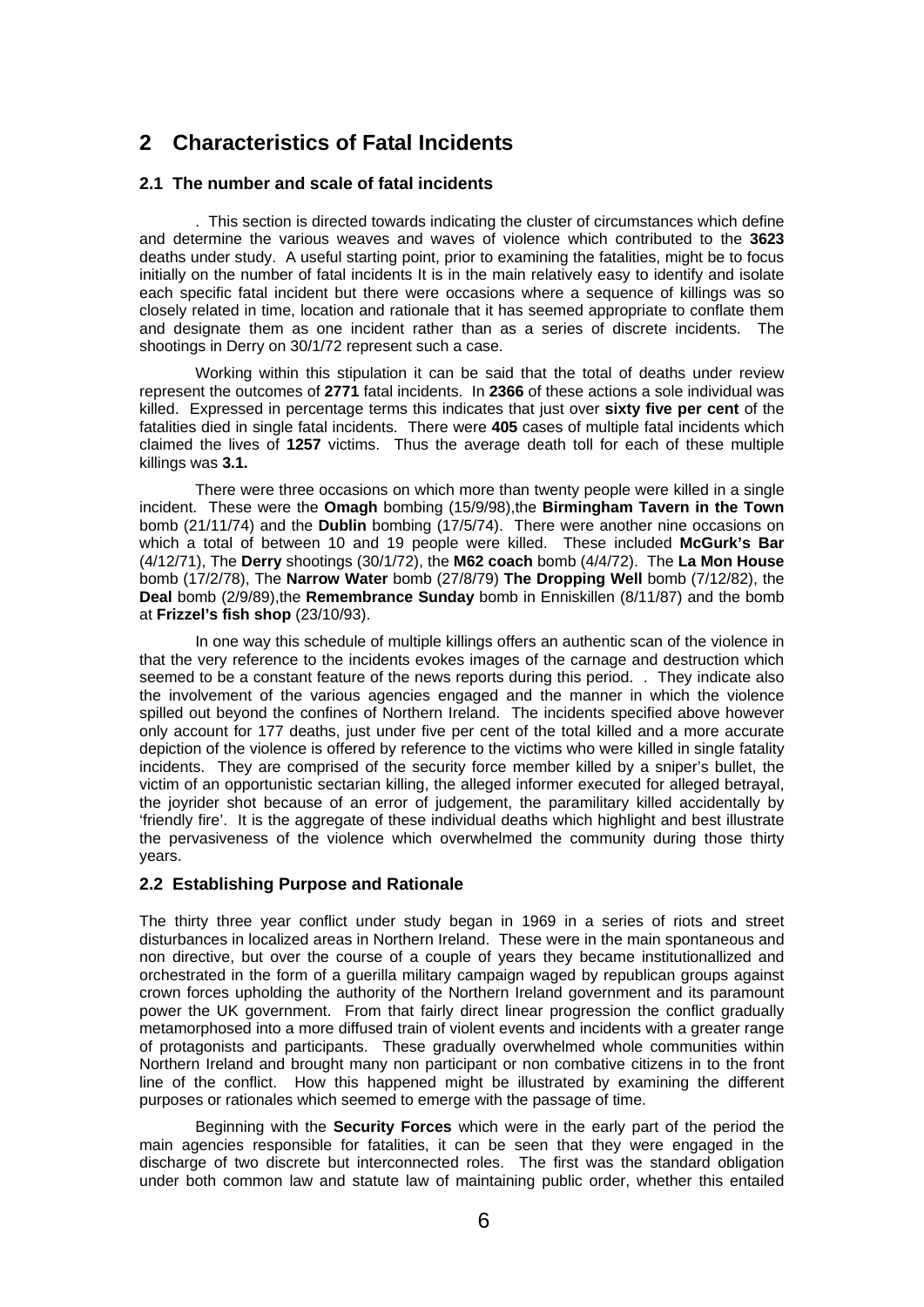responding to criminal activity or quelling disorderly or riotous behaviour. As such its role was in the main reactive but this was gradually overlaid by a counter insurgency role in which the Security Forces had to become pro active and initiate preemptive measures. There were essential differences between the constraints on their discharge of these two roles but as time went on the distinction between the two tasks often became blurred. Despite this the two concepts of **public order** maintenance and **counter insurgency** activities provide the rationale and justification for security force actions.

When **Republican Paramilitary** units took on a pro active stance in 1970, they developed a strategic policy which had two main components. The first consisted of **attacks upon members of the Security Forces**. The second included a campaign of bombings which was directed towards damaging the commercial and industrial infrastructure of the community and have been categorized here as **economic sabotage**. To pursue this dual purpose strategy effectively, they had to police their own organizations and their own areas of control in order to justify exclusion of the security forces from ready access to those areas. To do this they took on a tactical role which is here characterized as **punitive**. This extension of activities was further reinforced when the activities of Loyalist paramilitaries in mounting attacks upon Catholic individual and groups, incited Republican paramilitaries to engage in acts of violence against Protestant communities which can only be characterized as **sectarian warfare**. Although the emphasis was to shift from time to time, the pattern of Republican violence was to reflect this four pronged range of activities, and within each of the four sectors the target areas were expanded and the scope of militaristic attacks became more diffused. .

The entry of organized **Loyalist** paramilitary groups into the conflict seems to have had the twin strategic purposes of pressurizing the Security authorities into taking more coercive measures against the Republican paramilitaries, while intimidating Catholic communities into withdrawing moral and practical support from them. Accordingly they adopted initially a strategy of attacks both upon individuals presumed to be Catholic and upon social centres where Catholics might gather. The Loyalist paramilitary campaign represents the other side of the **sectarian warfare**. . In the same manner as the Republicans, the Loyalists found that to sustain their strategic purpose it was tactically necessary to arrogate to themselves a **punitive** purpose and in that respect their campaign mirrored the tactics of the Republican groups.

Out of these diverse purposes it is possible to frame a taxonomy of purposiveness or rationale which permits the violence engaged in by all the protagonists to be classified in the following terms:

**Public Order** actions refer to actions taken by members of the Security Forces in response to non political criminal behaviour, the suppressing of riots and street disturbances and the maintenance of civic order.

**Counter Insurgency** identifies those actions taken by the Security Forces to counter subversive or inferred subversive activity. As such it includes pre- emptive as well as reactive measures and thus covers actions taken in response to what subsequently were revealed to be non political crimes, such as robberies and car theft, which had no political dimension.

**Security Force Targeting** refers to the campaign mounted by Republican paramilitaries against members of the various arms of the Security Forces. These included British Army personnel and auxiliary groups, as well as the Ulster Defense Regiment and its successor body the Royal Irish Rangers, and the Royal Ulster Constabulary and its Reserve. It should be noted that personnel in non-combatant roles such as recruitment officers and cadet officers came to be targeted within this policy. The purpose of this activity appears to have been to inflict as many casualties as possible in order to exert political pressure on the British government by generating an impression of a government unable to impose its authority on the disputed territory.

**Economic Sabotage** indicates the bombing campaign engaged in by Republican forces which was directed against industrial and commercial centres.

**Punitive measures** refer to the coercive actions taken by paramilitary groups against specific individuals and groups other than members of the Security Forces. The purpose of these measures seems to have been to enforce internal discipline, intimidate state functionaries,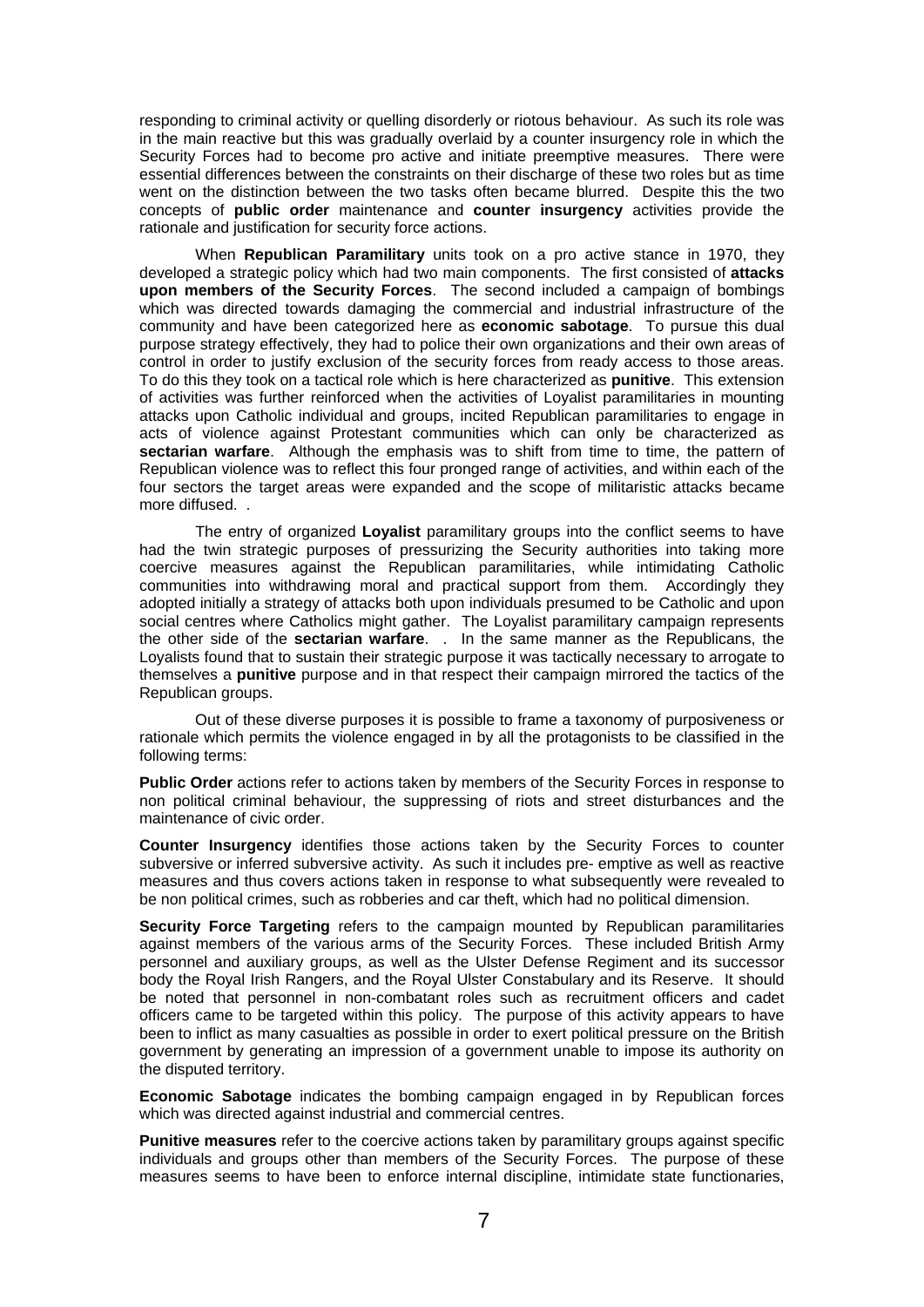punish informers and petty criminals and exact retribution from rival and hostile paramilitary groups for offensive actions. This category also includes actions taken by members of the Security Forces acting without sanction or authority. This range of activity became so diverse in its targeting that it has been necessary to divide it into sub categories and this is done below.

**Sectarian campaign** is employed to characterize the series of attacks by paramilitary groups on centres such as pubs, churches, etc. where it could be presumed that the patrons belonged to a particular religious group. It also includes the abduction and killing of randomly targeted individuals who were judged to be members of the other community. In this context it is necessary to include actions taken by non organized clusters of individuals acting independently of any superior sanctioning body.

It should be noted that there is a considerable overlap of purpose between the **punitive** killings and the **sectarian** killings and that the characteristic which distinguishes them in this classification is the specific targeting entailed in the former, as opposed to the more random and opportunistic targeting associated with the latter.

While it is legitimate to categorize most of the killings under these six headings some individuals died in circumstances where there was no identifiable purpose and the chain of causality was so tenuous that it would be misleading to group them in any of these headings. Included in this category are deaths arising from road accidents occasioned by spontaneous rioting or careless handling of firearms where no offensive action was contemplated. Those deaths have been identified as **adventitious.** 

 Finally it must be acknowledged that some of the paramilitary activity although clearly purposive cannot with any certainty be ascribed to the specific purposes noted above. Bank raids fall into this category, as also do those incidents involving premature explosions where it is not possible to judge upon the intended use of the explosives. Such events have been labelled **General Subversion.** 

<span id="page-11-1"></span>

|  | The total deaths attributable to each category of purpose is set out below. |  |
|--|-----------------------------------------------------------------------------|--|
|  |                                                                             |  |

| <b>Rationale</b>             |      | <b>Fatalities % Of Total</b> |
|------------------------------|------|------------------------------|
| <b>Security Force Target</b> | 1130 | 31.19%                       |
| Sectarian                    | 975  | 26. 91%                      |
| Punitive                     | 671  | 18. 52%                      |
| Counter Insurgency           | 259  | 7.15%                        |
| Adventitious                 | 174  | 4.80%                        |
| <b>Economic Sabotage</b>     | 171  | 4. 72%                       |
| <b>General Subversion</b>    | 100  | 2. 77%                       |
| <b>Public Order</b>          | 96   | 2. 65%                       |
| <b>Not Classified</b>        | 47   | 1.29%                        |

**Table 1 Fatalities Attributable To Specific Rationale**

#### <span id="page-11-0"></span>**2.3 Punitive Activities**

Although the distinctive character of each set of purposes or rationales is generally fairly clear and stark, this cannot be said of those fatalities denoted as arising from **punitive** actions. The range of purpose and victim within this group requires further breakdown. When these punitive actions are studied in terms of the imputed motivations of the perpetrators, seven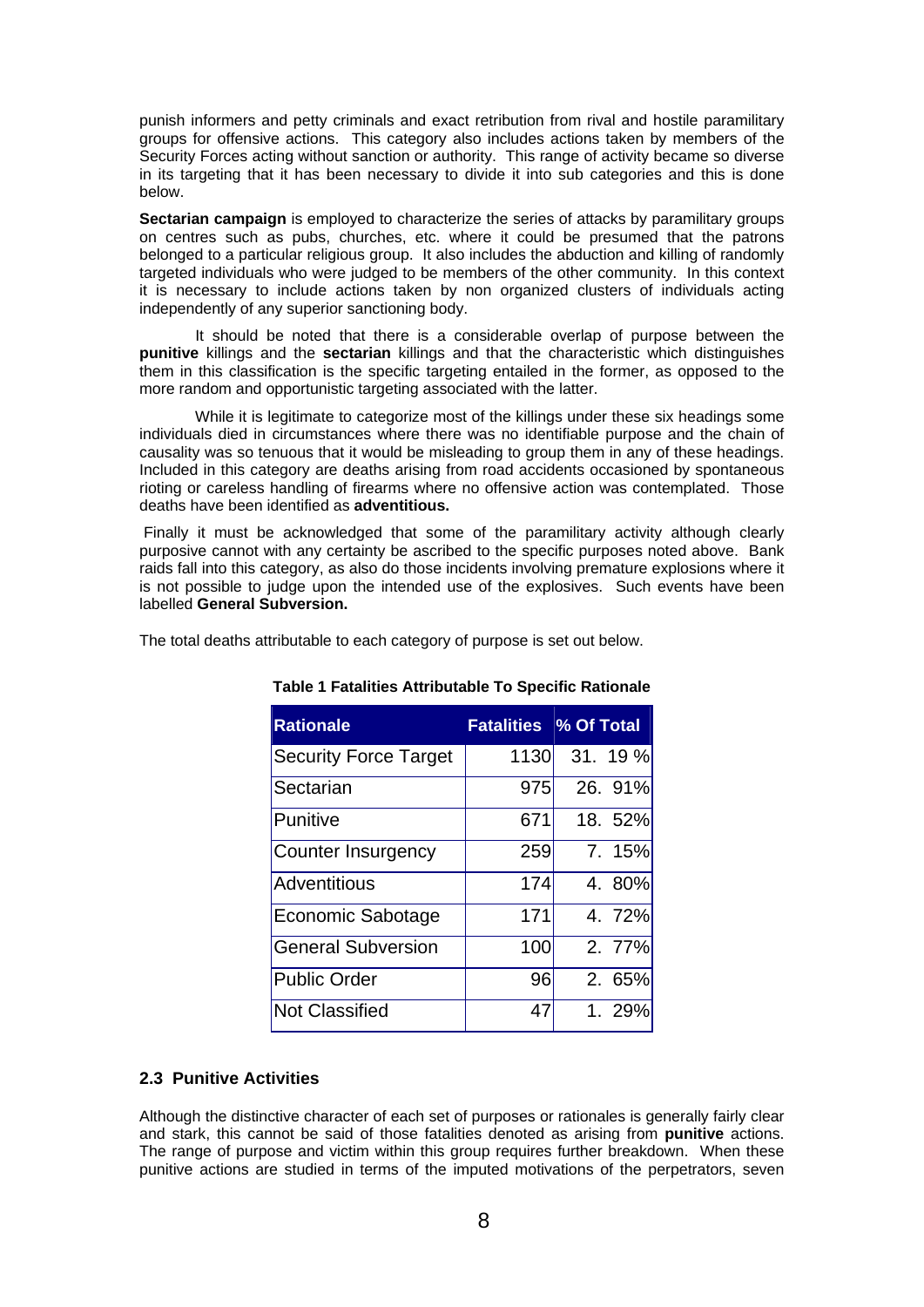discrete purposes can be isolated. The first of these was the need of the paramilitary groupings to maintain their own **internal security**. This induced them to take punitive action against their own members, as well as non members, whom they felt might be conveying information about them to the security authorities. Informers or 'touts' to use one of the bellocant phrases employed by the paramilitaries, were generally killed and dumped after interrogations which often seem to have involved torture.

 The arrogation of a civic legitimacy entailed in the rejection of the established governmental authority led paramilitary groups into a context where they attempted to exercise policing roles in those areas where they were active and enjoyed a measure of popular support, and so they took on what is characterized here as an **enforcement** role. This was directed against individuals who it was alleged were engaged in criminal and anti social behaviour in a local milieu. In discharging this role the enforcers claimed to have been acting with a popular mandate, but it is clear that they were animated to a considerable extent by the need to exclude the authorized police from the area and to cut off the flow of information to the police from petty criminals under obligation to the police. This policy of **enforcement** was also applied to paramilitary members who were judged to have engaged in criminal activities while utilizing the organization's resources or prestiege. A further cluster of activities which fall within the scope of this category relates to the commercial enterprises established or colonized by paramilitary groups with the purpose of financing their camapigns. These ranged from regularized enterprises such as licensed premises and taxi services through to the illicit, such as shebeens, and the illegal, such as drugs trafficking. The extent to which such activities became a substantive element of the paramiliaries rationale was highlighted in a report published in 2001 by the Organized Crime Task Force of the RUC which suggested that of the 78 criminal groups under surveillance by that agency **'43 have current or historical links to republican or loyalist paramilitary organizations, most of which are on ceasefire'** (IT 24/3/01). The need to protect and consolidate these business operations led to executions of individuals who were judged to be untrustworthy or potential rivals. Such killings have been included in this **enforcement** category

The imperative towards control or hegemony noted above led the paramilitary groupings into taking action against civilian targets who were judged to constitute a threat or an obstacle to their primary purposes. A whole range of individuals eventually came to be seen as constituting such a threat. They included witnesses in court cases, members of the judiciary who presided in the courts, the lawyers who appeared in the courts, building contractors undertaking work for the security forces and civil servants whose routine tasks were held to legitimize the governing authority. The punitive action taken against such groups is here called **intimidation.** 

One group of public servants who were especially vulnerable to this policy of intimidation were those engaged in the prison service whether as warders, prison governors or administrative staff. Such a substantial number of them were killed and in contexts directly related to conflict over prison policies that it seems appropriate to treat the murder campaign directed against them as singular and to identify it as having a **reprisal** purpose. However another small group merit inclusion in this category and they are the members of the RUC force deliberately targeted by Loyalist paramilitaries in response to police actions which were judged to be oppressive.

Just as the paramilitary organizations were driven by the need to protect their internal security, they were equally driven by the need to protect their ideological stance and their respective spheres of influence. In movements which of their very nature tended to be fissiparous, there were recurring divisions over policy and resources, and this led to conflict between groups which to the outside observer seemed to have a common goal. Frequently these conflicts led to one group taking punitive action against another. Such punitive actions are categorized here as **factionalism.** 

It was noted above that it was difficult to draw a line between some of the punitive actions and some of the sectarian killings, and the point was made that the former referred to those incidents where the targeting was specific. That specific targeting of members of opposing paramilitary organizations was a development which occurred at quite a late stage of the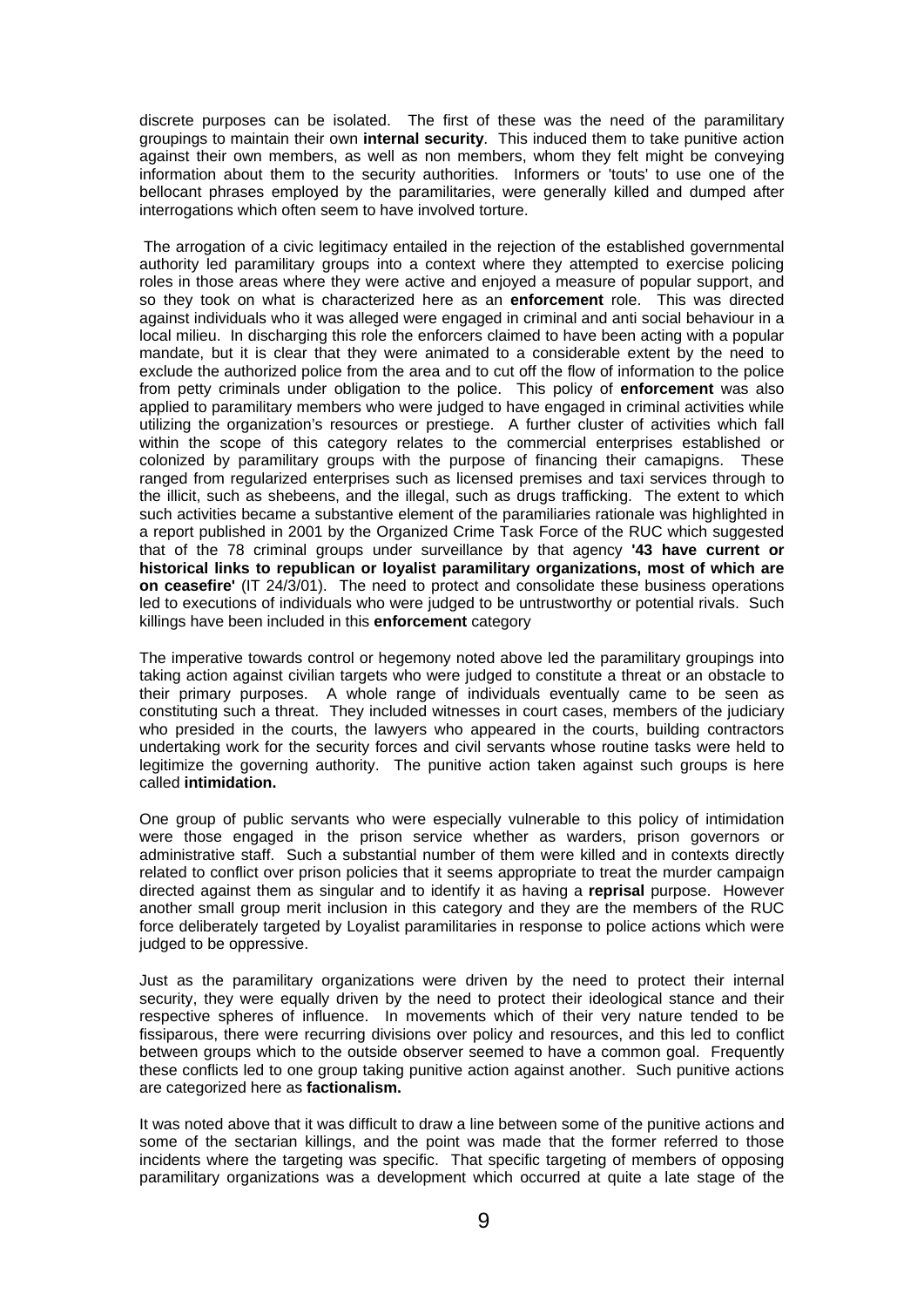conflict and was to some extent probably inspired by a general revulsion from the randomness of the sectarian campaign. It is likely also that it was influenced by the enhanced intelligence gathering of the paramilitary groups. In that later phase individual members of the paramilitary organizations and of the political groupings which supported them were identified by the opposing forces and were killed. These punitive killings are classed as **retaliatory** and they include murdered paramilitaries as well as politicians and other individuals who had adopted a public stance about the conflict.

There is one final grouping of victims who died as a consequence of these punitive actions. These are the former members of the security forces who were killed. These were in the main individuals who had retired from the RUC or the UDR but they also included former members of the British Army. This grouping was targeted by Republican paramilitaries and occasionally there were exculpatory statements issued by the perpetrators to justify a killing by claiming that the victim was continuing to act as a security force agent as in the case of **Gilbert Johnston** (19/8/78) a former UDR member shot dead by the Provisional IRA In some instances such as the killing of **Thomas Cunningham** (12/5/82) it was claimed that the PM. organization had not been made aware of the victim's retirement from the force with the implication that after retirement a member of the Security Forces would cease to be a target. However the numbers of ex service men who were killed supports the conclusion that regardless of the individual circumstances they were seen as a legitimate target group. Although it is a speculative consideration, it is not unlikely that as most of the individuals in this category belonged to the Protestant community, the general assault on them was a surrogate sectarian campaign. In so far as they were deliberately attacked for their past association rather than for their contemporary involvement the punitive actions directed against them have been designated as **victimization**.

<span id="page-13-0"></span>The totals killed in these seven categories of punitive actions are set out below.

| <b>Punitive Category</b> | <b>Fatalities</b> | % Of Punitive |
|--------------------------|-------------------|---------------|
| Retaliatory              | 179               | 26. 67%       |
| Enforcement              | 132               | 19. 67%       |
| <b>Internal Security</b> | 104               | 15. 49%       |
| Factionalism             | 90                | 13. 41%       |
| Intimidation             | 72                | 10. 73%       |
| Victimisation            | 62                | 9.23%         |
| Reprisal                 | 32                | 4.76%         |

#### **Table 2 Fatalities Attributable To Designated Punitive Actions**

Although obviously each rationale set was contingent on the others, it is nevertheless illuminating to conflate the more cognate ones in order to highlight certain features of the conflict. Drawing upon the characterizations of each rationale offered above, it is possible to suggest that they reflect two dominant themes. The first is the **military campaign** directed against the institutional structures of the State and within this theme the rationales of Public Order, Counter Insurgency, Security Force Targeting and Economic Sabotage are embedded. The second theme relates to the violence engendered by inter and intra **community strife** and this is revealed in the Sectarian and Punitive rationales. The two remaining rationales i.e. those listed as **Adventitious** and **Not Classified** are not amenable to this clustering and consequently have been left isolated under **Other.** This conflation exercise is presented in Table 3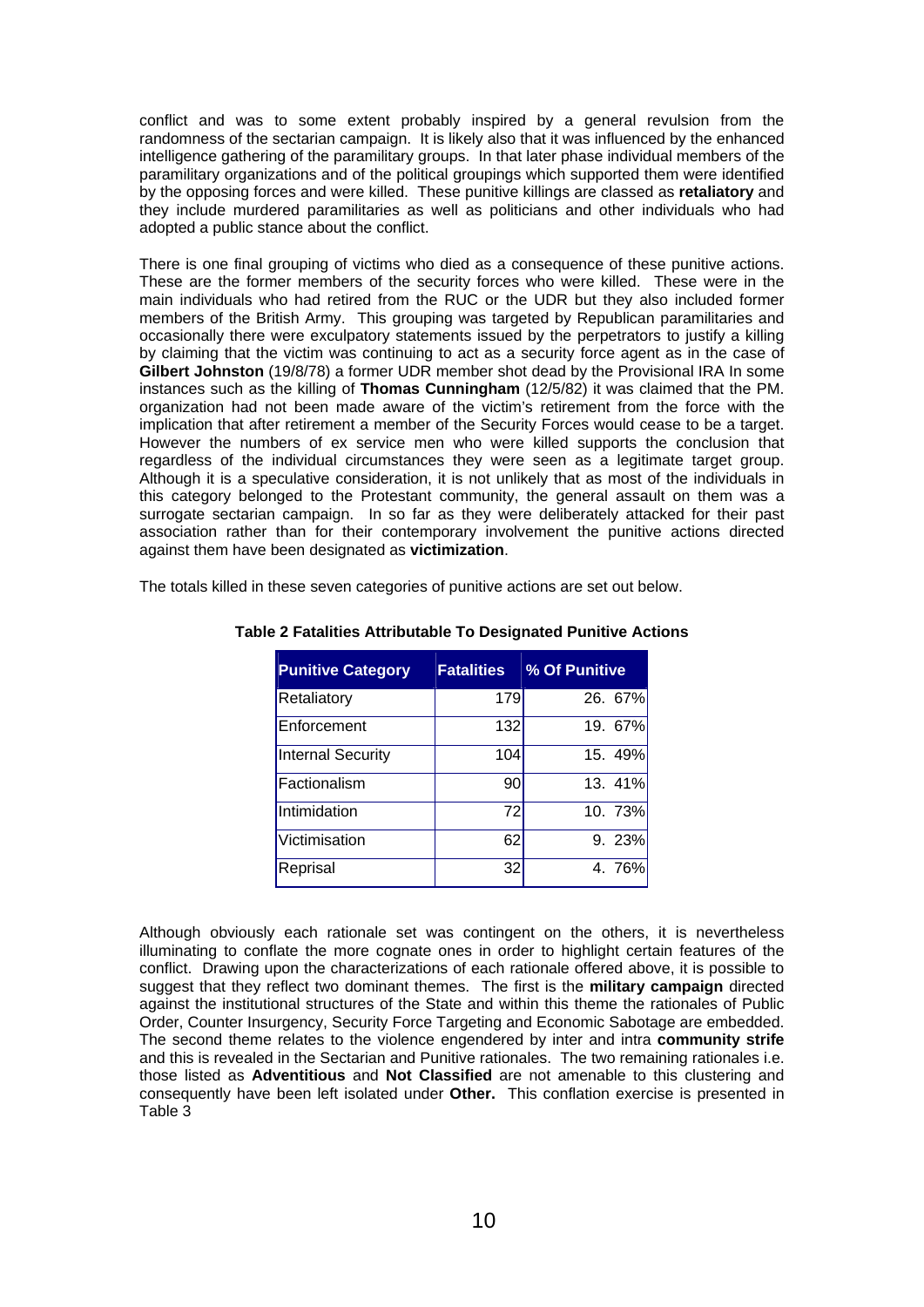| <b>Conflated Rationale</b> | <b>Fatalities</b> | <b>M</b> Of Total |
|----------------------------|-------------------|-------------------|
| Military Campaign          | 1756              | 48. 47%           |
| Community Strife           | 1645              | 45. 40%           |
| <b>Other</b>               | 222               | 6.13%             |

#### **Table 3 Conflated Fatality Totals**

#### <span id="page-14-1"></span><span id="page-14-0"></span>**2.4 Outcomes**

The foregoing has been concerned with the apparent motivation underlying fatal incidents. The outcomes frequently did not correspond to those imputed or intended purposes. The law of unintended outcomes is constantly to be observed at play in even the most cursory examination of this conflict. The scope of it may be inferred by looking at outcome rather than purpose. Accordingly the fatality list was examined to establish which deaths represented the intended purpose and which represented unintended purposes. Three categories of outcome were applied so that each death was characterized in terms of outcome either as **Volitional**, or **Contingent** or **Fortuitous.** The distinctions might be roughly equivalent to the legal usages of murder, manslaughter and death by misadventure.

Those classified as **volitional** embrace most of those contained within the purposive categories of Security Force targets, Counter Insurgency, Sectarian Campaign and Punitive actions and relate to those incidents where the victim's death was clearly envisaged and deliberately procured. . Those covered by the **contingent** label mostly arose from deaths occasioned by the Economic Sabotage actions where insufficient warning was given of a bombing operation and significant loss of life occurred as a consequence. They identify the victms of such incidents as the bomb explosion in **Coleraine** (12/6/73) when six people were killed because a telephone warning was too late and too imprecise. They also signify victims of cross fire such as **Margaret McCorry** (20/12/71) who was shot in an IRA attack on a British Army unit in Ardoyne This category also covers Security Force occasioned fatalities where such fatalities arose from Public Order operations where the Security Forces were engaged primarily in crowd control and were not targeting specific individuals. Consequently they include such groups as those killed by plastic/rubber bullet discharges. The deaths in **Derry** on what is commonly called **'Bloody Sunday'** are not considered **contingent** and are included in the **volitional** category. The deaths of those shot while engaged in 'joy riding" are not designated as **contingent** since there is considerable evidence from trials and inquests that the forces involved acted on the assumption that they were engaged in **counter subversive** measures and consequently fired aimed shots intended to kill.

Those labelled **fortuitous** include self induced deaths arising from premature explosions or accidental discharge of weapons. They also include deaths arising from traffic accidents which were the consequence of non directive rioting. Making that distinction about directiveness indicates how difficult it is to be definitive about such matters. Some road deaths of civilians were occasioned by blockades set up to ambush Security Force personnel. Such have been classed as contingent. In a similar context of ambiguity there were many cases where a specifically targeted victim was in the company of another who was not a target, but was nevertheless killed, either deliberately or by chance. I have chosen to consider such deaths as volitional. It will be obvious that all the attributions in this classification are based on judgements derived from the inferred purpose or rationale of the incident. As such they must be considered as subjective and the totals should be regarded as indicative rather than definitive.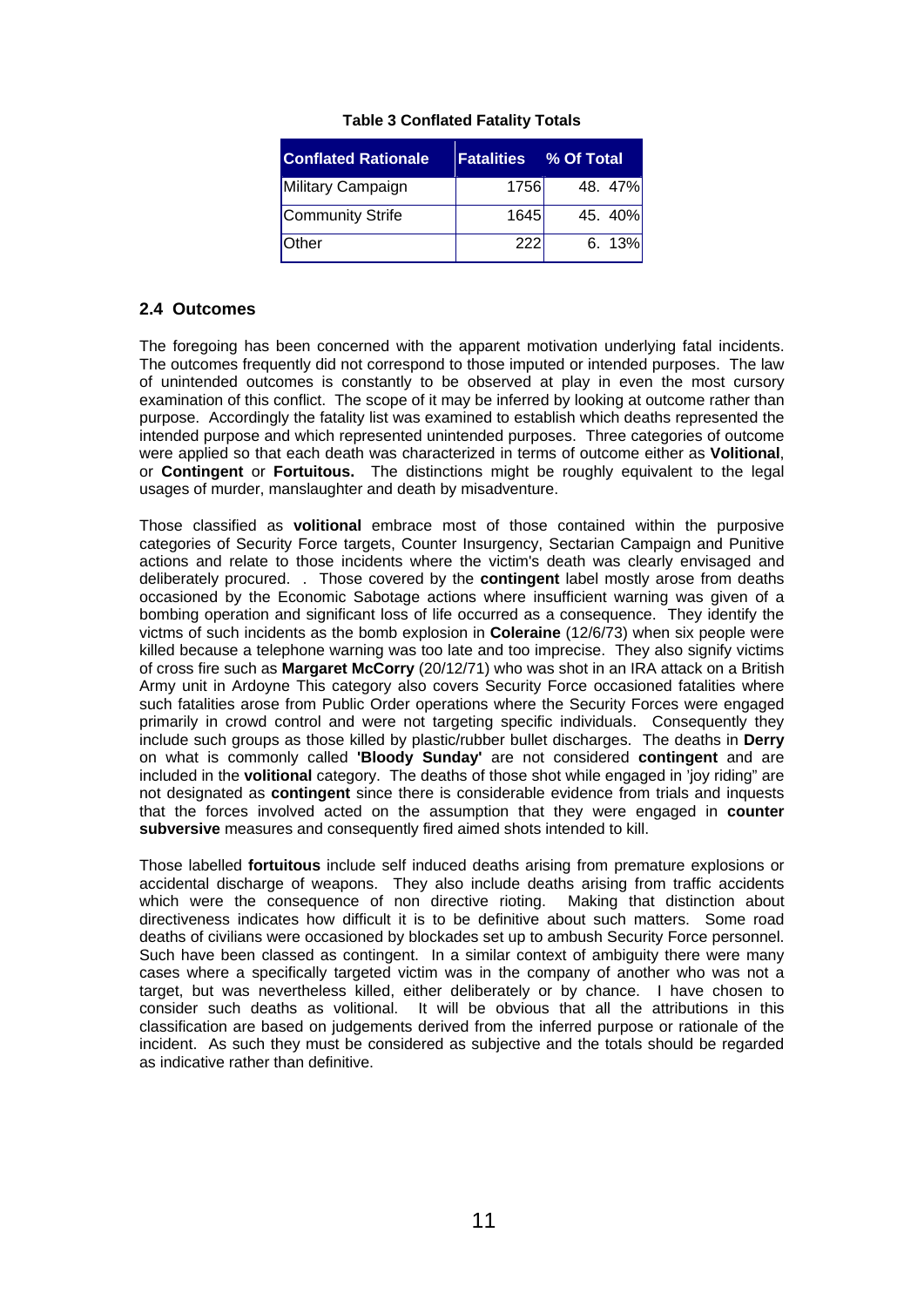| <b>Causality</b> | <b>Fatalities</b> | % Of Total |
|------------------|-------------------|------------|
| Volitional       | 3058              | 84. 41%    |
| Contingent       | 500               | 13. 80%    |
| Fortuitous       | 65                | 1.79%      |

**Table 4 Fatalities Designated By Imputed Outcome** 

### <span id="page-15-1"></span><span id="page-15-0"></span>**3 Agents and Agencies**

In the middle of July, 1969, when this stipulated cycle of violence began, the protagonists were on the one hand, the Royal Ulster Constabulary and its auxiliary, the B Specials, and on the other individuals engaged in riotous assemblies which were emerging more or less spontaneously throughout those areas of Northern Ireland where the rival communities interfaced with each other. Units of the British Army although garrisoned in barracks in different locations throughout Northern Ireland were not at that time engaged in the maintenance of civil order nor in any overt counter subversive activities. The two paramilitary organizations (the term was not in popular parlance in 1969) which had a notional existence were the Irish Republican Army pledged to assert the Republican tradition of the Second Dail, and the Ulster Volunteer Force committed to maintaining the constitutional position of Northern Ireland within the United Kingdom. Both were at that point essentially paper organizations and do not appear to have played any institutional or directive role in those initial fatal incidents.

Within a matter of months the situation had changed. The British Army was deployed both in a peace keeping and a peace enforcement role. The Special Constabulary had been stood down to be replaced by the Ulster Defense Regiment as an auxiliary to the British Army and a regenerated IRA was in the process of a structural split into two distinct entities known as the Provisional IRA and the Official IRA The UVF was reorganizing itself and a more populist mass organization, the Ulster Defense Association was emerging as a militaristic grouping.

Those shifts and changes were to continue throughout the subsequent thirty years and were common to all the contending agencies. It is true that within the authorized security arms there was only one organizational change thereafter, when the Ulster Defense Regiment was disbanded and replaced by the Royal Irish Rangers (RIR) but throughout the period there were constant shifts between the roles of the police and the roles of the army. On both the Republican side and the Loyalist side there were constant splits with the consequent emergence of new combative entities frequently employing acronyms designed as much to confuse as to enlighten. It would appear however that most of these purported new groups had no independent existence but were invoked merely as cover by the more established groups who for tactical or propaganda reasons would from time to time employ noms de guerre when acknowledging a particular action. It is accordingly difficult to be clear about the number of paramilitary groups which were autonomous in the sense that they had their own command structure and their own materiel and which actually engaged in militaristic activities causing unlawful death. The classifications employed below identify the organizations which over a prolonged period claimed responsibility for fatalities inflicted. This cannot be taken as evidence that they were free standing.

**Security Forces** British Army **(BA),** Royal Ulster Constabulary (including the Reserve Force and the B Special Constables) (**RUC**), Ulster Defense Regiment (subsequently subsumed into the Royal Irish Regiment**)(UDR)**

The police forces in Great Britain (**ENG. CONST**.) and the Police and Army in the Republic of Ireland **(ISF**) must also be included in this grouping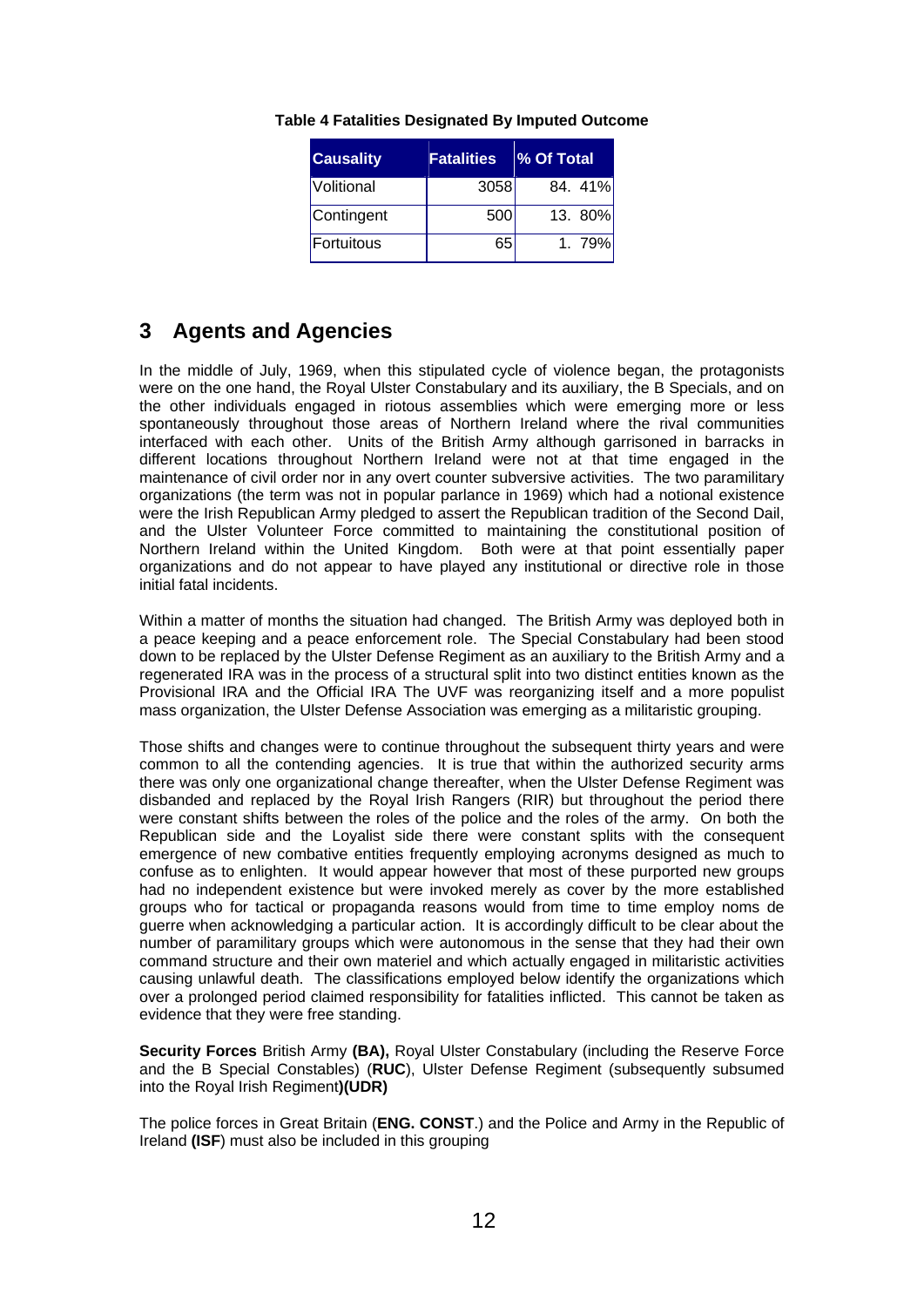**Republican Forces** Provisional Irish Republican Army **(PROV**), Official Irish Republican Army **(OFF),** Irish National Liberation Army **(INLA**), Irish Peoples Liberation Organization**, (IPLO),** Irish Peoples Liberation Organization – Belfast Brigade **(IPLO BB),** Saor Eire, The Real IRA **(RIRA**).

**Loyalist Forces** Ulster Volunteer Force **(UVF),** Ulster Defense Association (employing the term Ulster Freedom Fighters) **(UDA**), Loyalist Volunteer Force **(LVF)**, Red Hand Commando **(RHC)**, Red Hand Defenders **(RHD).** (The independent existence of the latter bodies is queried by authoritative sources)

Although it is possible to offer minimal totals for the number of fatalities inflicted by each of the individual organizations, the totals in relation to the two paramilitary clusters are not a true reflection of the polarities of the conflict. To the totals of those sub groups must be added a significant number where although it is possible to claim that they originated in one of the two contending communities and that the deaths represented politically motivated acts, it is not possible to attribute them to a specific organization. This inability arises in part from the organizations' deliberate concealment of their involvement and in part from the inability of the policing authorities to generate sufficient evidence to warrant charges and in part to the likelihood that many of these non attributable killings were the consequence of local unstructured groups carrying out opportunistic killings without authorization or sanction from a higher command. The high percentage of non specific loyalist killings would tend to support this view as it would appear that the command structures within the Loyalist paramilitary groups were looser than those within the Republican groups.

Just as it is necessary to identify these **Non Specific (NSL) (NSR)** agencies as a separate grouping it also seems appropriate to distinguish those fatalities where effectively the agents were the victims, i.e. those where the deceased contributed to their own death, wittingly or unwittingly. The vast majority in this group are those paramilitary activists who were were killed by the premature detonation of explosives they were handling or by the accidental discharge of weapons in their possession. Less than ten per cent of the total in this group were those who died while engaged on hunger strike. All the individuals who deliberately or by mischance brought about their own deaths are here classified under the term - **Personally Culpable** 

There are two other clusters of responsible agencies which have been distinguished in this classification. The first relates to those killings carried out by members of the Security Forces acting without authority, either precedent or subsequent, which consequently constituted unlawful killings. These have been designated as **Irregular**. Also falling into this category are those killings carried out by groups composed of individuals with dual affiliation to a loyalist paramilitary group and an arm of the Security Forces.

In making these attributions the evidence relied upon has in the main been that provided through judicial processes such as inquests, trial judgements and public enquiries. In some instances where there has been corroborating evidence the claims of paramilitary groups have been regarded as reliable although such claims need to be viewed with some scepticism. In some cases such agencies made erroneous claims of responsibility in order to enhance their prestige while in other cases the error arose from a failure of internal communications. Attributions made in **"Lost Lives**" have been accepted where they cite "reliable sources' but not where the judgement was made on the balance of probabilities.

Finally there are a number of deaths about which it is not possible with any assurance to make any judgement about the responsible source. These amount to less than five per cent of the overall total and are listed under **NonClassified**

The summations for each discrete group are given below. A further table indicates the total when these elements are grouped into clusters representing the main ideological and organizational forces in the conflict identified above as **Security Forces, Republican** and **Loyalist**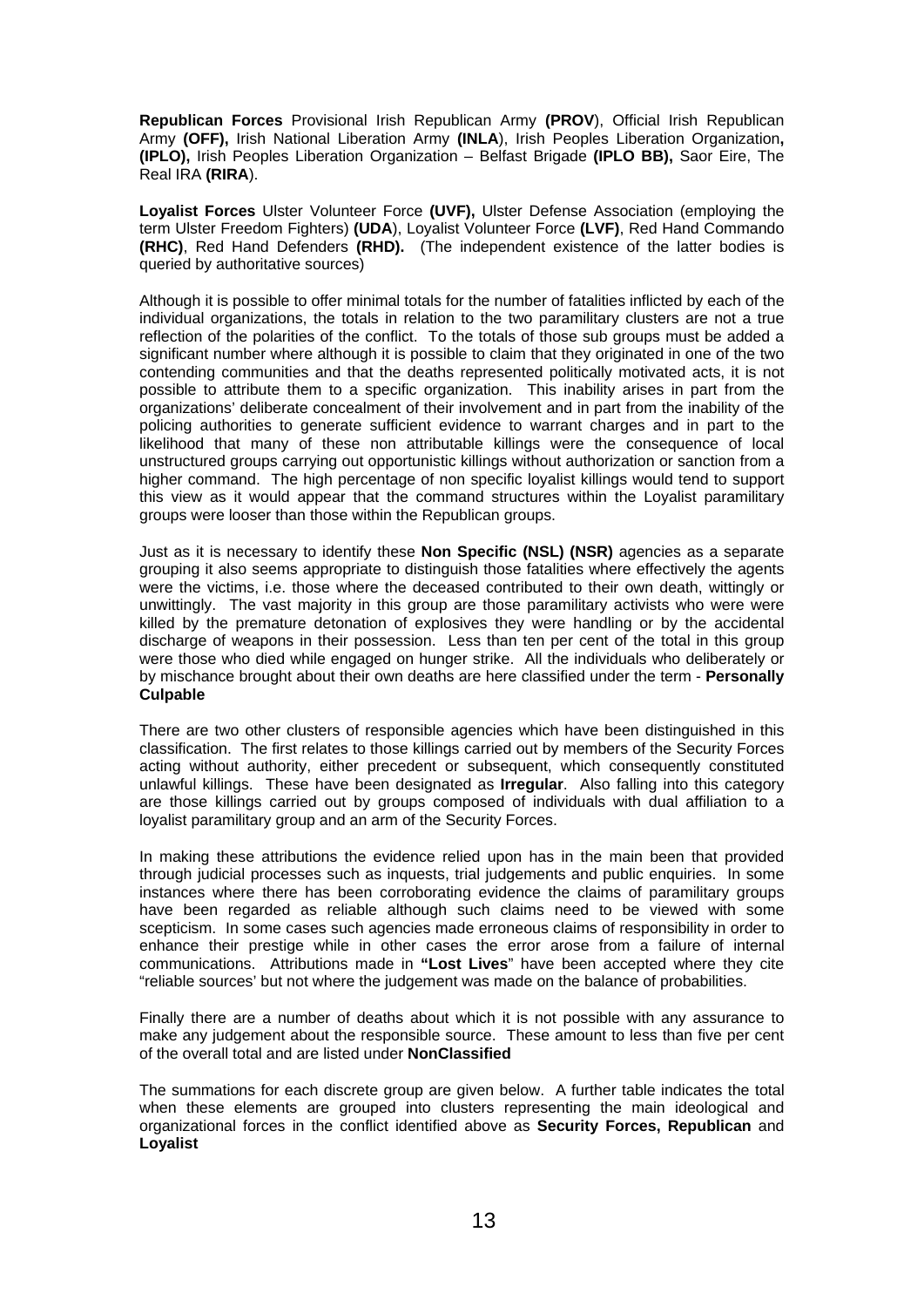| <b>Agency</b>       | <b>Fatalities</b> | % Of Total              |
|---------------------|-------------------|-------------------------|
| Prov                | 1677              | 46.29%                  |
| UVF                 | 380               | 10.49%                  |
| <b>NSL</b>          | 358               | 9. 85%                  |
| <b>BA</b>           | 302               | 34%<br>8.               |
| <b>UDA</b>          | 243               | 6.71%                   |
| Personally Culpable | 155               | 4.<br>28%               |
| <b>INLA</b>         | $\overline{123}$  | $\overline{3}$ .<br>39% |
| <b>NSR</b>          | 108               | 01%<br>3.               |
| RUC                 | 54                | 1 <sub>1</sub><br>49%   |
| Not Classified      | 53                | 1.<br>46%               |
| Off                 | 49                | 1 <sub>1</sub><br>35%   |
| <b>RIRA</b>         | $\overline{29}$   | 80%<br>0.               |
| <b>IPLO</b>         | 24                | 66%<br>0.               |
| RHC                 | 17                | 47%<br>0.               |
| lirregular          | 14                | 0.39%                   |
| LVF                 | $\overline{13}$   | 36%<br>0.               |
| <b>UDR</b>          | 8                 | 0.22%                   |
| <b>RHD</b>          | $\overline{7}$    | 0.<br>19%               |
| <b>ISF</b>          | 5                 | 14%<br>0.               |
| Saor Eire           | $\overline{2}$    | 0.<br>06%               |
| <b>Eng Const</b>    | 1                 | 0.00.3                  |
| <b>IPLO BB</b>      | 1                 | 0.<br>03%               |

### <span id="page-17-0"></span>**Table 5 Fatalities Attributable To Specific Agencies**

### <span id="page-17-1"></span>**Table 6 Fatalities Attributable To Grouped Agencies**

| <b>Agency Group</b>    | <b>Fatalities</b> | % Of Total |
|------------------------|-------------------|------------|
| Republican             | 2013              | 55. 71%    |
| Loyalist               | 1018              | 28. 02%    |
| <b>Security Forces</b> | 378               | 10.46%     |
| Other                  | 214               | $5.92\%$   |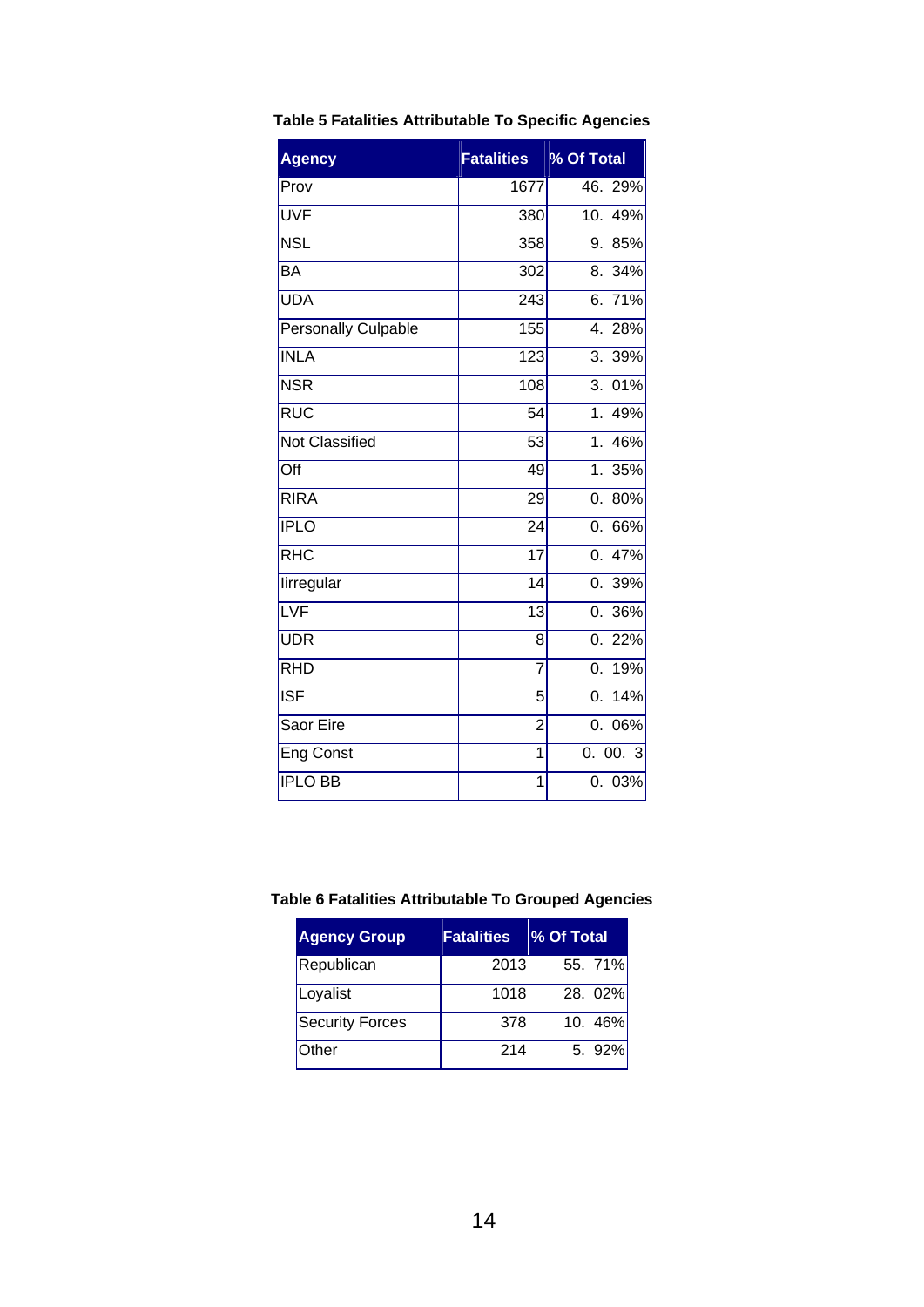### <span id="page-18-0"></span>**4 The Deceased:**

#### <span id="page-18-1"></span>**4.1 Risk Factors**

To this point this study has been concerned with the characteristics and motives of the protagonists in this conflict. The tragic dimension of the conflict is vested in the victims and the circumstances in which they died. In the earlier references to the issue of causality it was pointed out that a significant number of these deaths fell into the category of contingent events while a lesser number were judged to be fortuitous. Those two groups together account for about fourteen percent of the total and by definition they suggest incidents in which the victims were totally unfortunate chance victims of circumstances. For the majority of victims however there were conditions which to some degree put them at a higher level of risk than was the general norm in Northern Ireland. (It should be noted that with the exception of one year the road fatality figures for Northern Ireland were always higher than the politically related deaths). These conditions can be identified as sex, religious affiliation, location of work or home, membership of the security forces, membership of paramilitary organization, certain occupational groups, and individuals with particular behaviour patterns which left them susceptible to pressures from coercive forces, whether legitimate or illegitimate. . Since the sectarian campaign rationale accounted for nearly twenty five per cent of the total fatalities it is reasonable to infer that religious affiliation was the dominant risk factor in the circumstances of their deaths. That question will be addressed in the section dealing with religious affiliations, just as the impact of location will be examined under a separate heading. That will demonstrate that the level of violence was very unevenly distributed across Northern Ireland.

It is clear however that the single highest risk factor for an individual was his or her sex. A total of 3252 males were killed as against 371 females. That should hardly be considered surprising in a society where there is a significant degree of role differentiation between men and women. The great majority of the membership of both the **Security Forces** and the **Paramilitary** organizations were men, and inevitably the great bulk of the fatality victims in these agencies were men. The corollary was that by and large men were the perpetrators of most of the killings and to the degree that they targeted specific victims they tended to choose male victims. On a number of occasions, but not always (see below - page 22 ),when a male householder was murdered, a female occupant of the house was spared. Leaving aside the characteristics of sex, religion and location other risk determinants have been grouped under the term **Role/Status** which has been used to designate any of the other risk conditions noted above such as membership of the **Security Forces** or **Paramilitary** units, involvement in political activities and certain occupational categories which had a high risk factor.

Attempting to do this presents at least two methodological problems. Some of the victims filled dual roles. There were situations where a UDR member was also a member of a Loyalist paramilitary group: a security guard was a member of a Republican paramilitary group and an ex-serviceman was also a prison warder. **James Stronge** (d. 21/1/81) was a member of the RUC reserve and as a former member of the Northern Ireland Assembly, a political activist who could have been included in that category. Despite this duality no individual has been allocated more than one status designation. In the case of **Security Force** members and **Paramilitary** members, that membership has been taken as the designated role. The one exception to this has been in the case of members of **Paramilitary** organizations who were killed by their own organization on the grounds that they were informers. They have been categorized as a specific group. With regard to civilians the role listed has been chosen on the grounds that it was probably the factor which constituted the higher risk factor.

There is a further consideration that although all members of the Security Forces and of paramilitary groups have been accorded that identifying role, not all died as a consequence of purposive actions taken against them as combatant personnel. Some were victims of the dire chance to which so many civilians were exposed. Thus **Samuel Trainor** (20/3/72) who was a member of the UDR and is included in the **UDR** category employed here, was engaged in his civilian occupation of refuse collector when he was killed in a bomb explosion in central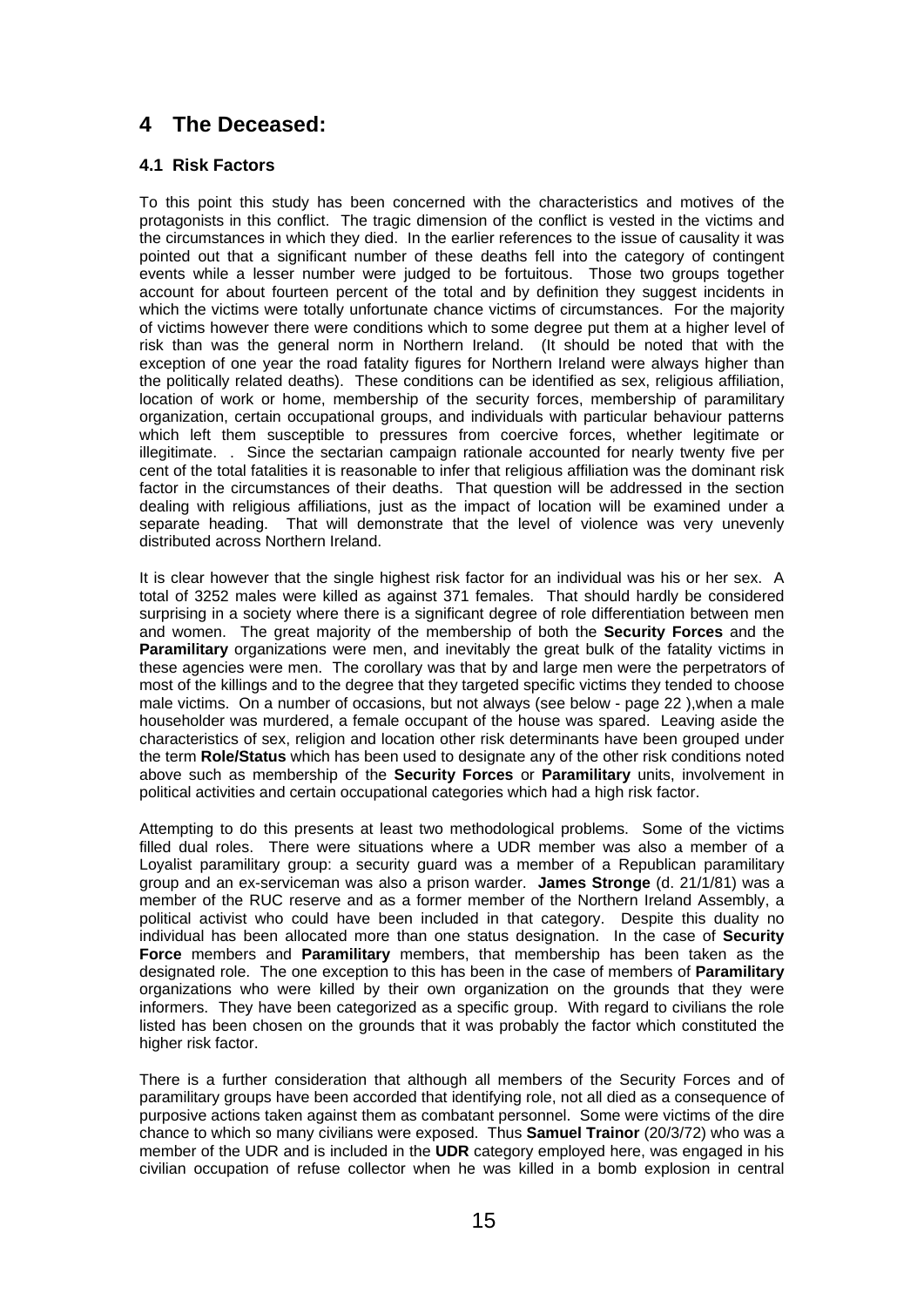Belfast which claimed six other lives. As will be seen many other members of the local security forces were killed while off duty but had been deliberately targeted, and so their deaths are not to be seen as chance events. **James Downey** (22/7/72) who is included here as a member of the **Provisional IRA** was, according to the inquest evidence probably drunk and uninvolved at the time when when he was caught in the cross fire between British Army personnel and IRA and was killed. The tendency towards legitimating and validating imputed purposes on all sides of the conflict is evidenced in the anniversary notices of his death which appeared a year later and which referred to him having been "killed in action when defending the Markets against sectarian attacks"

While it is evident that several meanings are being applied to the term 'role' here, it must also be re emphasized that the purpose of the classification is not to provide an occupational profile of the victims. Occupation has been identified only where it appears that there was a direct causal association between the occupation of the victim and the killing of the victim. It seems reasonable to make this connection in the case of members of the judiciary who were assassinated. Equally it is worth highlighting the risks incurred by taxi drivers who were lured to their deaths by bogus calls. Another significant grouping in this context were the number of retailers, including those in the drinks sector, who were killed probably because the accessibility of their premises to their executioners made them vulnerable opportunistic targets. . Because of the range of classifications employed an explanatory note is offered for all those outside the scope of the security forces and the members of the paramilitary units which can be considered self explanatory. .

#### **Explanatory note on role classifications.**

**Ex Servicemen** were in the main former U. D. R personnel but also include former RUC and RUC R. personnel as well as former British Army service men. Because of the nature of UDR service which included part time as well as full time engagements, it had a high turn over of personnel and consequently in many country areas a high proportion of middle aged men would have seen service in the UDR. Interestingly this category highlights the difficulty of double attribution noted above. A high profile Provisional IRA fatality Paddy McAdorey, listed under that role would have otherwise been classified as an ex serviceman fatality.

**Retail** includes all those small 'corner shop' keepers dealing in stationery, groceries and household goods, as well as the publicans and barmen, or petrol pump attendants whose premises were wide open to any would be death squads and who as a consequence were identified and killed as easy targets in the course of the sectarian conflicts.

**Alleged informers** and **alleged paramilitary informers** have been treated as two separate categories. Both groups were victims of the punitive strategies employed by the paramilitary units. In neither set of cases is it necessary or indeed possible to say whether the allegations made against them had any substance since the source of the allegations were the illegal organizations which conducted their inquisitions and in many cases applied torture to secure substantiating evidence. The two groups do seem to have one common feature in that many of the individuals in them seem to have been under some pressure from the Security Forces because of suspected previous criminal activity.

The threat of court actions highlights the role the courts played during this period. At times there seemed to be a tension between their role in the battle against subversion and destabilization, and their role in preserving the principle of the Rule of Law. Inevitably court processes focused attention on the individuals who administered the justice system either as judges or as advocates. Their prominence and activity led to some of them being identified as targets of the paramilitary organizations and consequently killed. Their numbers are listed under the heading **legal/judicial**.

Those victims designated under the heading '**criminality**' were what might be characterized as petty criminals or as the Security Forces came to label them ironically 'Ordinary Decent Criminals. ' Such individuals were in the main killed by members of the Security Forces while they were engaging in such crimes as car stealing and post office robberies, and such deaths represent the points where the dual strategic roles of the Security Forces countering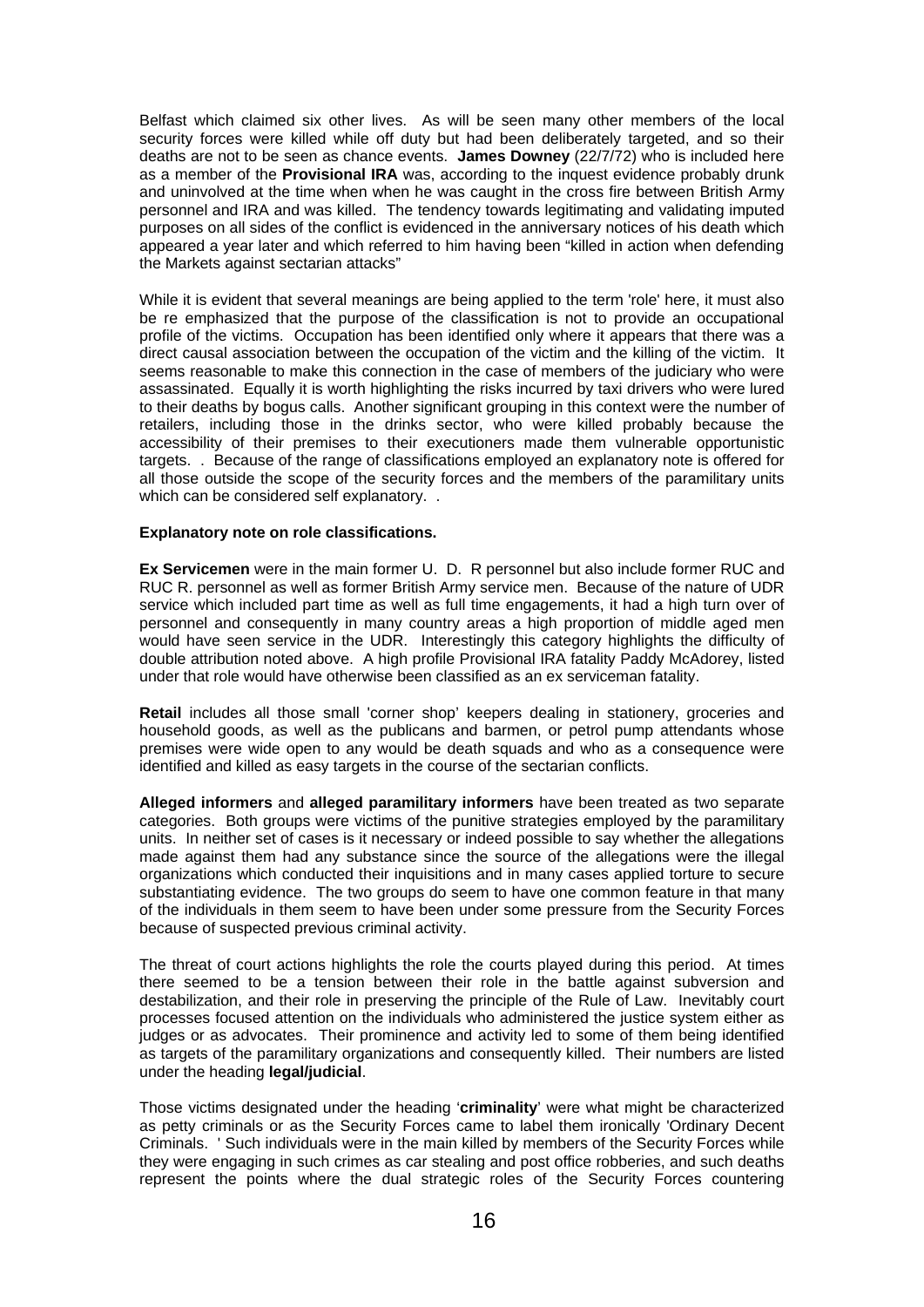subversion and maintaining public order intersected. It was impossible for the soldiers or police on the ground to judge whether when confronted with the report of a stolen car, they were dealing with what were called 'joyriders' or subversives. This listing also includes victims of paramilitary operations who were killed on the grounds that they were engaging in anti social behaviour within their own community. Such killings were characteristic of the enforcement policies pursued by the paramilitaries.

Prominent figures within the commercial and industrial life of the region came under threat from Republican organizations from time to time. Some were targeted in pursuit of the policy of economic sabotage, and the rationale seems to have been to discourage economic investment in the region. Others were specifically identified and killed because their business involved them in providing infrastructural support to the Security Forces. The most obvious examples were building contractors who had undertaken building work at Security Force installations. .

The group identified within the **political** role designation includes not only elected members of legislatures and local government assemblies such as **Ian Gow** (30/7/90), **Robert Bradford** (14/11/81) and **Paddy Wilson** (25/6/73) but also those who though not holding elective office at the time of their death were prominently engaged in political activity and were publicly identified as spokesmen for a political interest. Such a victim was **John Turnley** (4/6/80). Also included in this category are those such as **Lord Mountbatten** and **Christopher Ewart Biggs** who although not politicians had a particular relationship with the British monarchy. Although many victims of the retaliatory killings identified under the **'punitive'** category were probably targeted because of their proclaimed political loyalties they are not included in this category which essentially is confined to those who were recognizably active in public life

A final category which should be distinguished are those individuals who were employed as **security guards** at the entrance to shops and public houses. That work put them in the front line when the premises they were guarding came under attack and a number of them were killed as a consequence.

It is obvious that during the thirty years of strife considerably more non-combatants than combatants were killed. It is clear however from the foregoing analysis that many of those deaths were not just chance happenings or the whims of fate. Occupational roles influenced the risk factors. Religious affiliation and location were also risk factors. It is to these we now turn.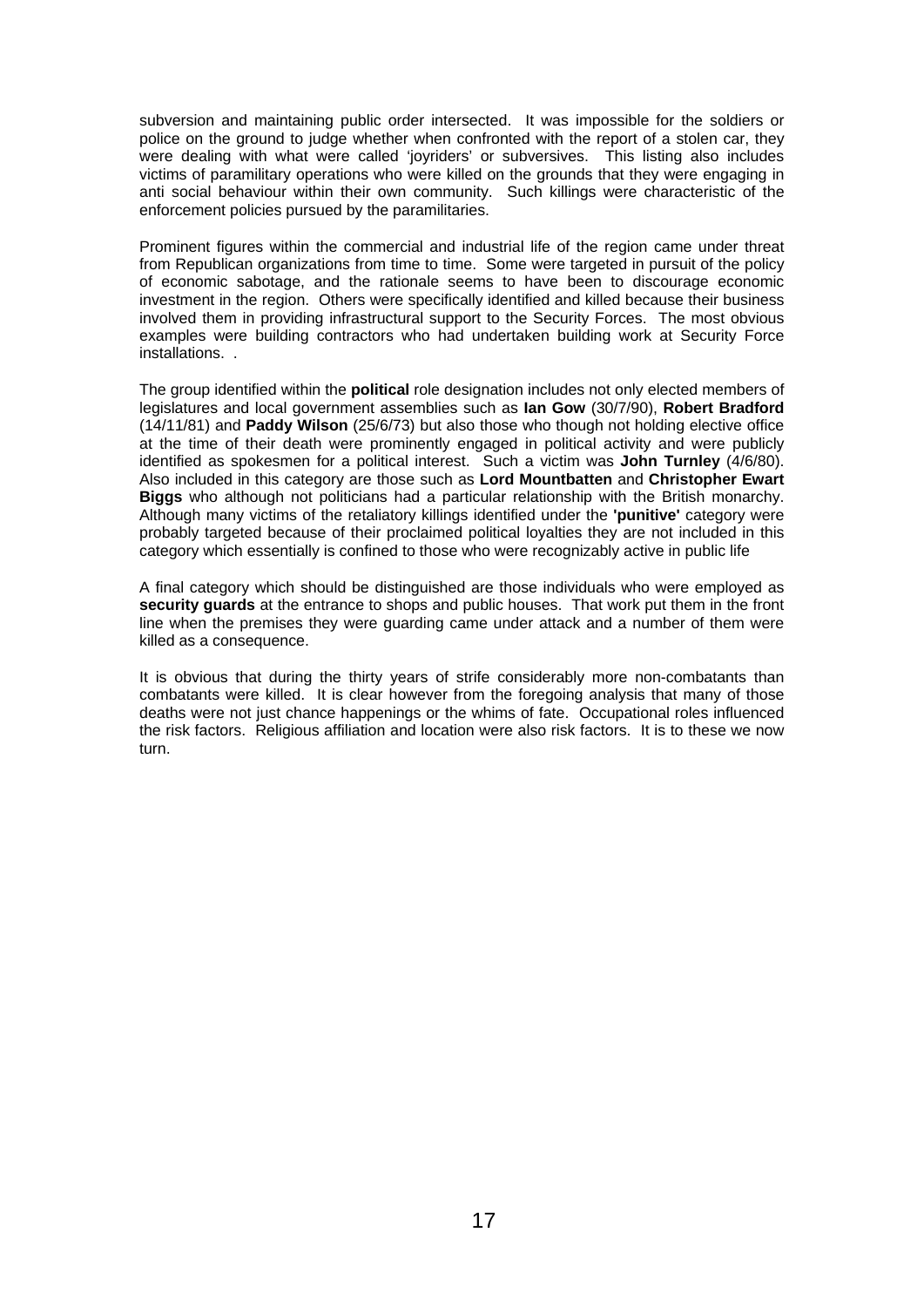| <b>Status</b>         | <b>Fatalities</b> | % Of Total              |
|-----------------------|-------------------|-------------------------|
| Other Non-combatant   | 1720              | 47. 58%                 |
| <b>BA</b>             | 513               | 14.<br>19%              |
| <b>RUC</b>            | 304               | 41%<br>8.               |
| Prov.                 | 269               | 7.44%                   |
| <b>UDR</b>            | 207               | $\overline{5.73}$ %     |
| Ex serviceman         | 68                | 1 <sub>1</sub><br>88%   |
| Retail                | 68                | 88%<br>1 <sub>1</sub>   |
| Uda                   | 62                | 1. 72%                  |
| Alleged Informer      | 53                | 47%<br>$1_{-}$          |
| <b>UVF</b>            | $\overline{51}$   | 41%<br>1 <sup>1</sup>   |
| Criminality           | 44                | 1.22%                   |
| Inla                  | 39                | $\overline{1}$ .<br>08% |
| <b>PM</b> informer    | $\overline{32}$   | 89%<br>0.               |
| Off                   | 30                | 83%<br>0.               |
| <b>Prison Officer</b> | 29                | 80%<br>0.               |
| Taxi man              | $\overline{25}$   | 69%<br>0.               |
| Politician            | 24                | 66%<br>0.               |
| <b>Businessman</b>    | 23                | 0.64%                   |
| Security              | 20                | 55%<br>0.               |
| Guard/Army (R. ol.)   | 13                | 36%<br>0.               |
| Legal/judicial        | 8                 | 22%<br>0.               |
| Iplo                  | 8                 | 0.22%                   |
| Eng. Constab.         | 5                 | 14%<br>0.               |
| Lvf                   | $\overline{2}$    | 06%<br>0.               |
| <b>RHD</b>            | $\overline{1}$    | 03%<br>0.               |
| <b>RIRA</b>           | $\overline{1}$    | 03%<br>0.               |

#### <span id="page-21-1"></span>**Table 7 Specific High Risk Fatalities Designated By Role\***

\*The decision to classify separately members of **Paramilitary** organizations who were killed by their own organization, on the grounds of being informers, means that the totals of some of the **Paramilitary** fatalities listed above are under stated. Of the 32 **PM informers** noted above, 24 belonged to Republican organizations and 8 to Loyalist organizations.

#### <span id="page-21-0"></span>**4.2 Religious Affiliation.**

To many outside observers the Northern Ireland troubles appeared to be a twentieth century extension of the religious wars of the early seventeenth century. Such a perception was undoubtedly simplistic but a scrutiny of the strategic rationales offered above indicate that nearly a quarter of the victims who were killed died as a consequence of sectarian strife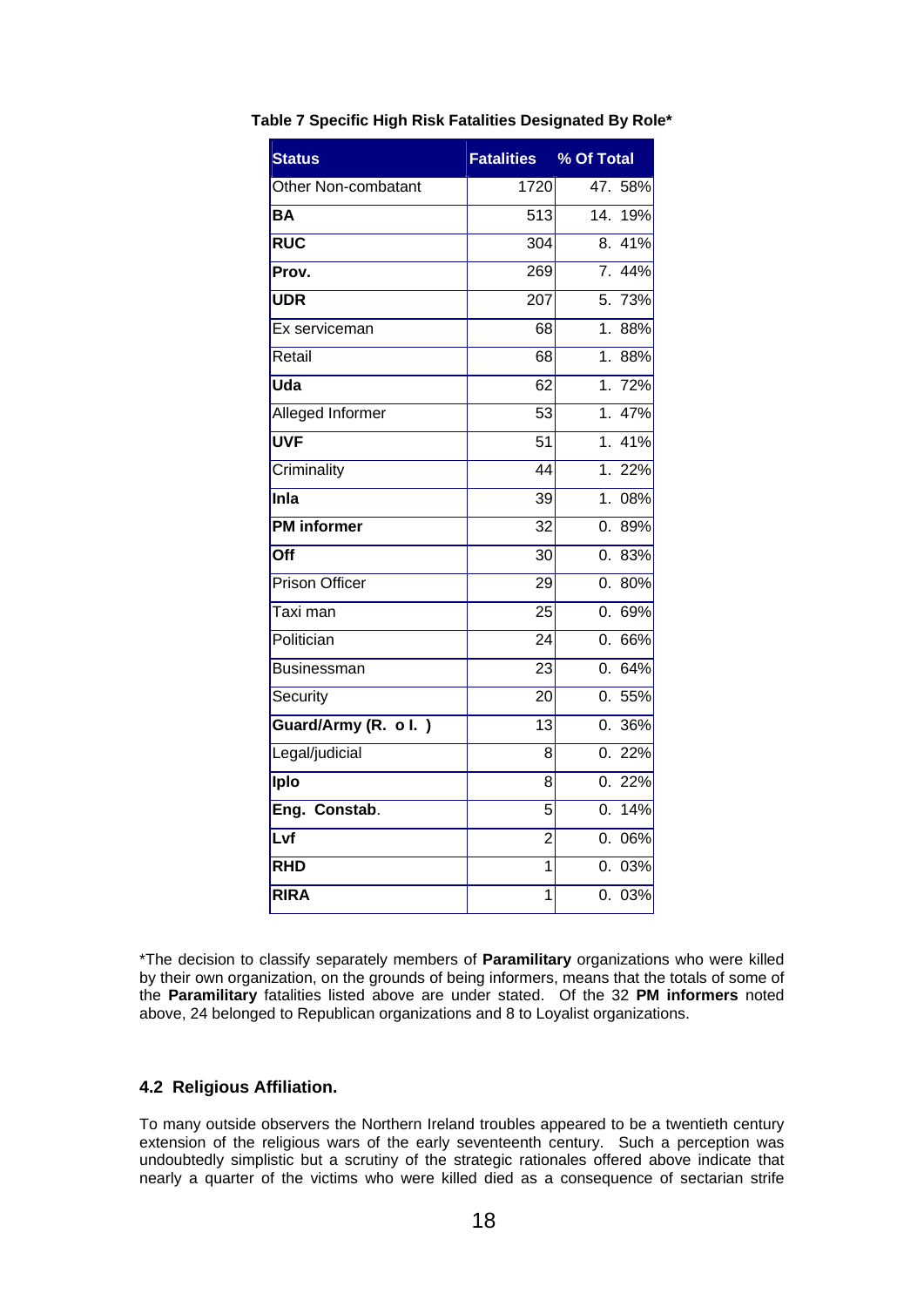between the two communities. Many of the other deaths had a sectarian dimension to them, a consideration highlighted by the very high proportion of the locally recruited Security Forces who were drawn from the Protestant community or the nearly total number of Republican paramilitary fatalities designated as Catholics. It is consequently legitimate to examine the religious affiliation of the victims especially in relation to the risk factor. That judgement however is only of significance for those victims who can be considered to have belonged to the greater Northern Ireland community. Religious affiliation does not seem to have been a disposing factor in the deaths of those victims who did not belong to that community although there is some evidence in a few instances that erroneous judgements about an 'outsider's' religion led to their killing. (It is however interesting to note, that judging from burial details and names, a high proportion of British Army fatalities seem to have been Roman Catholics of Irish extraction. ) It must be stressed at this point that the attribution of religious affiliation should be seen in community terms rather than in personal terms. Just as the sectarian dimension acknowledged above had little to do with theological issues but was rather construed as a surrogate label of ethnicity or political inclination, so also must it be stressed that the attributions recorded here carry no implication about the religious beliefs or the devotional practices of the individuals included in the classification. The study **'Lost Lives'** points out for instance that one victim publicly acknowledged as a Catholic was listed in his army pay book as an agnostic. The mother of the three Quinn children (12/7/98) was recorded as saying that she was bringing up the three boys as Protestants. In the public perception they were seen as belonging to the Catholic community and in that sense they have been included in that cohort in the listing given below.

<span id="page-22-1"></span>**Table 8 Religious Affiliation Of 2885 Victims Normally Resident In Northern Ireland** 

| <b>Religion</b> | <b>Fatalities</b> | % Of NI Residents |
|-----------------|-------------------|-------------------|
| Catholic        | 1586              | 54 97%            |
| Protestant      | 1299l             | 45.02%            |

#### <span id="page-22-0"></span>**4.3 Location**

Just as sex, religion and occupation were factors influencing the risk element in everyday life in Northern Ireland during those thirty years, so also was place of residence or place of work. The study **''Northern Ireland's Troubles''** looked at the spatial dimensions of this in relation to a number of specific areas. This study has attempted to identify the total fatality list in terms of politically constituted locations. The locations employed for those killed within Northern Ireland are the **Westminster constituencies**. At the beginning of the period under review there were only twelve such constituencies but these were subsequently increased to seventeen and eventually to eighteen. As well as identifying quite specific geographical areas with distinct environments and topographies and having roughly equivalent populations, these units will enable the researcher to establish linkages between levels of violence and the politico-social complexions of the area. The geographical distinctions made in relation to those killed outside Northern Ireland are much more generallized. Three regional distinctions were made i.e. **The Republic of Ireland, Gt. Britain** and **continental Europe**. In total twenty one areas are identified and the numbers killed within them are set out below. The degree to which the conflict impacted beyond the boundaries of Northern Ireland is reflected in the fact that nearly seven per cent of the deaths occurred outside Northern Ireland. The other striking feature is the disparity of the killing rates between different regions within Northern Ireland. North and West Belfast bore the brunt of the violence while areas such as North Down and Strangford experienced remarkably little violence.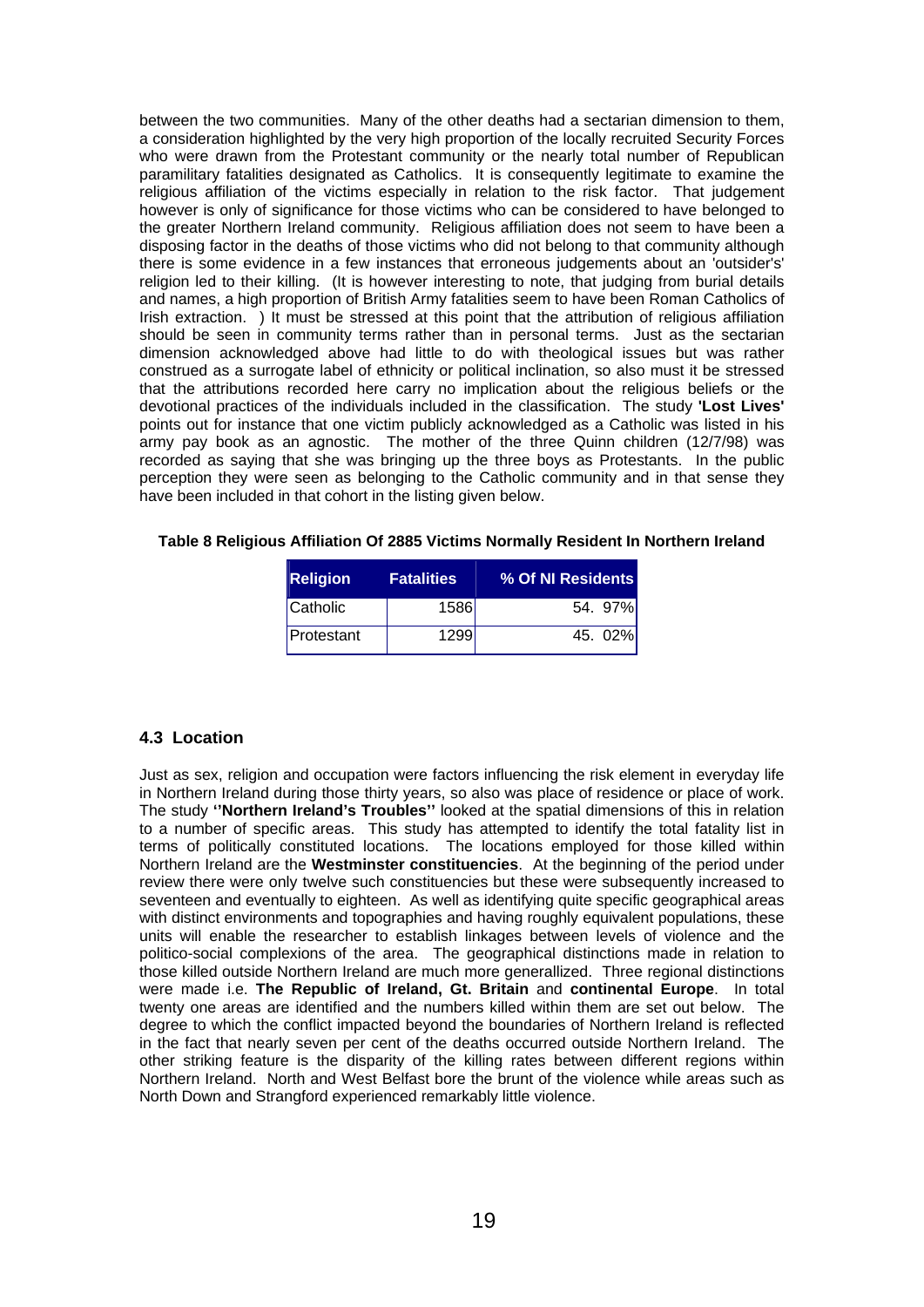| <b>Location</b>                   | <b>Fatalities</b> | % Of Total            |
|-----------------------------------|-------------------|-----------------------|
| West Belfast                      | 663               | $18.30\%$             |
| <b>North Belfast</b>              | 619               | 17.09%                |
| Newry & Armagh                    | 432               | 11.92%                |
| Foyle                             | 251               | 6. 93%                |
| Fermanagh & South Tyrone          | 229               | 6. 32%                |
| <b>South Belfast</b>              | 189               | 5. 22%                |
| <b>Upper Bann</b>                 | 152               | 4.20%                 |
| <b>West Tyrone</b>                | 140               | 3.86%                 |
| <b>East Belfast</b>               | 139               | 3. 84%                |
| <b>Great Britain</b>              | 123               | 3. 39%                |
| Republic Of Ireland               | 115               | 3. 17%                |
| <b>Mid Ulster</b>                 | 105               | 2. 90%                |
| South Down                        | 93                | 2. 57%                |
| East Londonderry                  | 82                | 2.26%                 |
| Lagan Valley                      | 82                | 2. 26%                |
| South Antrim                      | $\overline{71}$   | 1.96%                 |
| <b>North Antrim</b>               | 41                | 13%<br>1 <sub>1</sub> |
| <b>East Antrim</b>                | 38                | 05%<br>1 <sup>1</sup> |
| Strangford                        | 25                | 0. 69%                |
| $\overline{\mathsf{E}\mathsf{U}}$ | 21                | 0.58%                 |
| North Down                        | 13                | 0. 36%                |

### <span id="page-23-0"></span>**Table 9 Distribution Of Fatalities Across 21 Geographic Areas**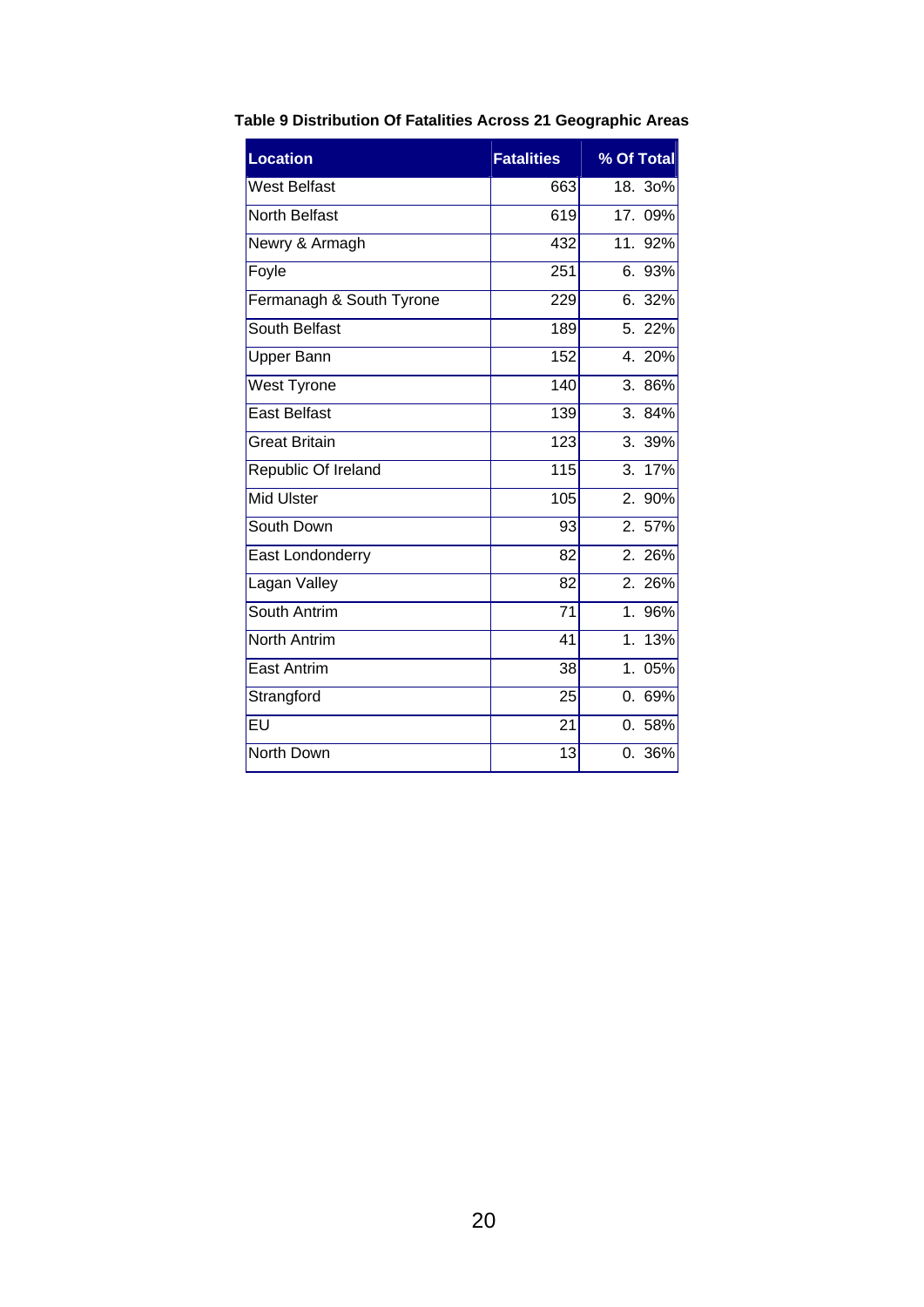#### **Table 10 Fatality Totals & Voting Patterns (2001) in Northern Ireland Westminster Constiuencies**

<span id="page-24-0"></span>

| <b>Westminster</b><br><b>Constituency</b> | <b>Total</b><br>electorat<br>e | % Poll | $%$ Pro<br><b>Union</b><br><b>Vote</b> | % Anti<br><b>Union</b><br><b>Vote</b> | <b>Other</b> | <b>Total</b><br><b>Fatality</b> | <b>Ranking</b><br><b>Order</b> |
|-------------------------------------------|--------------------------------|--------|----------------------------------------|---------------------------------------|--------------|---------------------------------|--------------------------------|
| <b>Antrim East</b>                        | 60,897                         | 59. 12 | 87. 12                                 | 9. 84                                 | 3.03         | 38                              | 16                             |
| <b>Antrim North</b>                       | 74,4511                        | 66.11  | 73. 37                                 | 26. 62                                |              | 41                              | 15                             |
| Antrim South                              | 70,651                         | 62.50  | 78.49                                  | 21.50                                 |              | 71                              | 14                             |
| <b>Belfast East</b>                       | 58,455                         | 63.00  | 93. 72                                 | 6.08                                  | .19          | 139                             | 9                              |
| <b>Belfast North</b>                      | 60,941                         | 67.17  | 52.75                                  | 46.79                                 | .32          | 619                             | $\overline{2}$                 |
| <b>Belfast South</b>                      | 59,436                         | 63.85  | 53. 12                                 | 38.75                                 | 8. 12        | 189                             | 6                              |
| <b>Belfast West</b>                       | 59,617                         | 68.74  | 12. 64                                 | 86. 83                                | .52          | 663                             | $\mathbf{1}$                   |
| L'Derry East                              | 60,276                         | 66. 14 | 63. 58                                 | 36.41                                 |              | 82                              | 13                             |
| Down North                                | 63,212                         | 58.83  | 94.53                                  | 4.27                                  | 1. 19        | 13                              | 18                             |
| Down South                                | 73,519                         | 70.83  | 33.91                                  | 66.08                                 |              | 93                              | 11                             |
| Fermanagh/St<br>h. Tyrone                 | 51,974                         | 77.99  | 47.19                                  | 52.80                                 |              | 229                             | $\overline{5}$                 |
| Foyle                                     | 70,934                         | 68.90  | 23. 22                                 | 76.77                                 |              | 251                             | $\overline{4}$                 |
| Lagan Valley                              | 72,671                         | 63.22  | 86. 53                                 | 13.46                                 |              | 82                              | 12                             |
| Newry/<br>/Armagh                         | 72,446                         | 76.75  | 31.69                                  | 68. 30                                |              | 432                             | $\overline{3}$                 |
| Strangford                                | 72,192                         | 59.92  | 91.73                                  | 8.26                                  |              | $\overline{25}$                 | $\overline{17}$                |
| <b>Tyrone West</b>                        | 60,739                         | 79. 90 | 30.44                                  | 69.55                                 |              | 140                             | 8-                             |
| <b>Ulster Mid</b>                         | 61,390                         | 81.34  | 31.13                                  | 68.86                                 |              | 105                             | 10                             |
| <b>Upper Bann</b>                         | 72,574                         | 70.32  | 62.95                                  | 37.04                                 |              | 152                             | $\overline{7}$                 |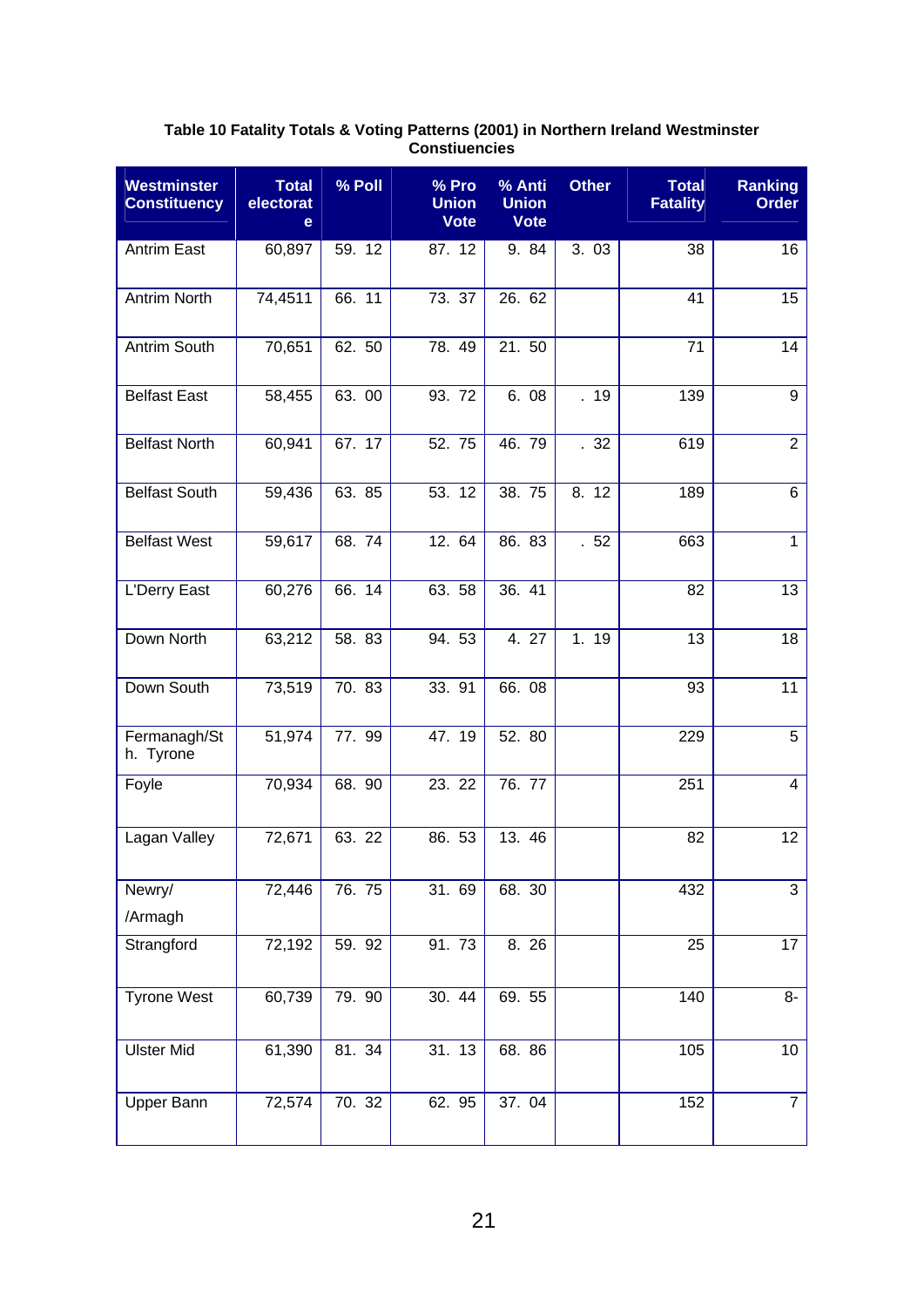### **A Personal Perspective**

The purpose of this study as indicated in the introduction has been to conduct a quantitative analysis of the deaths occasioned by the Northern Ireland Troubles in the years between 1969 and 2001. As such it has been focused upon categories and numerical data and has ignored the humane. It is however impossible to engage in a review such as this without being touched by the sense of human suffering which underlies the ironies and brutalities and ambiguities revealed in the study. Because of that it seems fitting before concluding this section dealing with the victims to restore the humane dimension by illustrating some of the personal tragedies which are the weft and warp of this study. Since it would be impossible to review all and since any selection process must to some degree be invidious I have decided to isolate and note those victims who were related to each other within the first degree of kinship. In the Epilogue I also make reference to those victims who were known to me.

### <span id="page-25-0"></span>5 The Familial Dimension

### 5.

It has already been noted that since this conflict was not a conventional war with front lines and strategic targets, the violence was immediately manifest in local neighbourhoods, and particularly in those areas such as West Belfast, North Belfast, the city of Derry and South Armagh which as we have seen experienced the highest incidence of killings. The risks of death in such places were high on the streets, in the home, the community centre and the shops- the very places where family members tend to be together and consequently it is not surprising that so many family members died together. In all there would appear to have been a total of **92** families which experienced plural deaths within the nuclear family unit. That figure would be much greater if consideration was taken of the families which experienced multiple deaths within the extended family group but these have been excluded from this scrutiny. Within the **92** families under review there was a total of **200** fatalities**.** . In the case of **45** of these families, the multiple killings occurred on the same occasion, but in **47**  instances families had to experience the pain of being informed of a sudden death on two and sometimes three separate occasions.

When the circumstances of each family group are examined it emerges that in the case of nineteen families, children (minors and adults) were killed in the company of one or both parents, and these instances entailed **45** deaths. A further group identifies the **23** instances in which a married couple were killed together, thus totaling **46** deaths. Finally there were **44** sets of siblings killed and this group accounted for **93** individual deaths. Since five of these victims appeared in several of these family sets, these totals cannot be aggregated. A reference to some of the individual circumstances in each of these groups will not only suggest the scale of loss experienced by the bereaved, but will also illustrate the polymorphous nature of the violence.

### <span id="page-25-1"></span>**5.1 Siblings**

The deaths under review in this section are typical of the overall picture. People were killed at their work as were **Myles and Tony O'Reilly** who died when their restaurant near Lisburn was blown up by Loyalists (9/3/76). **Brendan and Sean Byrne** were shot dead in the public house they owned near Ballymena because it had remained open during the UWC strike (21/5/74). **Marie McGrattan and Frances Donnelly**, two sisters, were killed with one another by the UVF while working in their family business in Belfast (2/10/75**). Stephen and Kenneth Lynn** were renovating a house in North Belfast when they were shot by the IRA (13/11/91). **Thomas and Robert Dobson** were at work in their family egg packing business in Dungannon when they were killed by the IRA (15/5/76). The two borthers **Reginald and Walter Chapman** were returning from work when, with eight of their fellow workers, they were shot by Republicans in the 'Kingsmill Massacre' (5/1/76).

Other sets of siblings were killed while engaged in social activity**. Malcolm and Peter Orr** had gone out for the night together when they were abducted and killed (5/7/72). The British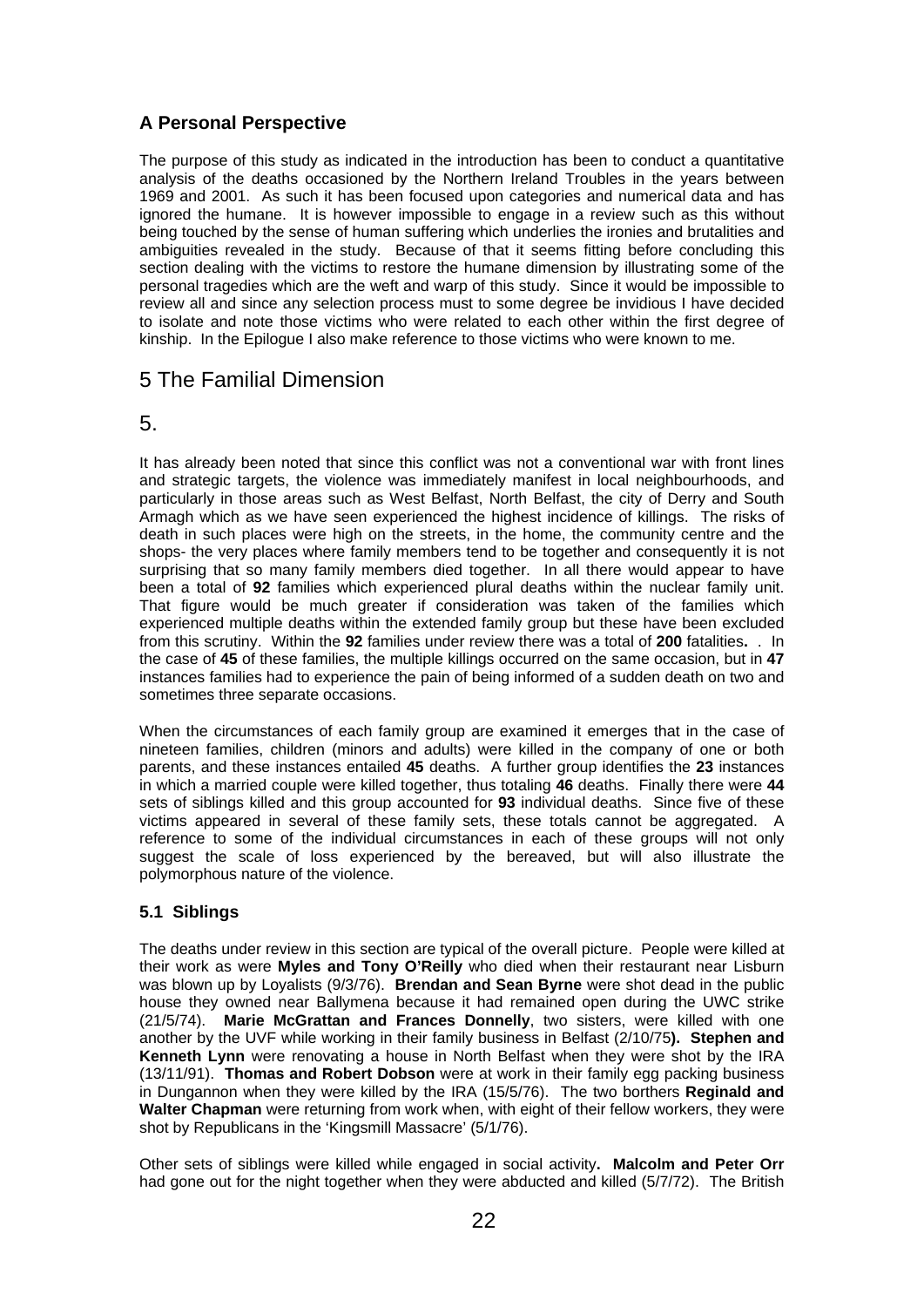Army privates**, John and Joseph McCaig** were lured to their deaths from a public house in Belfast the night they were killed (9/3/71). The **McErlane brothers, John and Thomas**, were playing cards with work mates when they were shot dead in North Belfast by a UVF unit (23/5/75). In some cases the activity was not so humdrum. **Michael and David Devine** were part of an IRA active service unit when together they were ambushed and shot in Strabane by members of the SAS (23/2/85). **Maura Meehan** and **Dorothy Malone** were two sisters who were in the Provisonal IRA who were apparently shot dead by British Army soldiers (28/10/71) while driving around streets alerting residents to the presence of those soldiers.

 Some of the victims were in the privacy of their own homes when they came under attack. **Rory and Gerard Cairns** were at their home in Armagh when they were shot dead (29/10/93) as were the three **Reavey brothers, John, Brian and Anthony** in their own house in South Armagh when they came under attack and were killed (4/1/76). The **Reaveys** were one of six families who suffered the loss of a set of three siblings. The others were the **Maguires** whose three children, **Joanne, Andrew and John** were killed in a car crash occasioned by an attack on a British Army patrol in West Belfast (10/8/76). The **Quinn children**, **Richard, Mark and Jason** died in an arson attack on their home in Ballymoney (10/8/76) and **Michael and Seamus McKenna** and their sister **Marion Bowen** were killed when a bomb exploded at a house they were renovating near Dungannon (17/4/75).

The experiences of the **Graham** family in Co. Fermanagh and the **McKearney** family in Co. Tyrone were somewhat different from these families in that their bereavements occurred on different occasions. . Three brothers of the **Graham family Thomas** (5/6/81), **Cecil**  (11/11/81) **and James** (1/2/85) who were all members of the UDR were each 'killed by the IRA in unconnected incidents. Of the three **McKearney** brothers who died, **Sean** was killed along with another IRA member when a bomb they were transporting exploded prematurely (13/5/74)-**Kevin** was shot dead by the UVF while working in a butcher's shop(3/1/92) and **Patrick** was killed by an SAS unit at Loughgall (8/5/87) Although these were the worst of such cases there were a number of other instances where siblings were killed in unrelated incidents**. Sean Madden** was brushing his shop front in North Belfast when he was shot by a UDA sniper (11/6/72). Just two months later his brother **Thomas** was the opportunistic victim of a UDA assassination squad (13/8/72). **Paddy Crossan** was shot by the UVF when the bus he was driving had halted at a stop (2/2/73). His brother **Francis** was abducted by a UVF squad two years later and killed (25/11/75). **John Rudman** (14/9/71) and his bother **Thomas**  (30/9/72) were both members of the British Army who were killed by the IRA in two different locations. When an IRA bomb prematurely exploded in Newry (22/8/72) **Oliver Rowntree** an IRA volunteer was one of the nine people killed. Two years later his twin brother, **Colman,** a member of the Official IRA was shot dead by the British Army.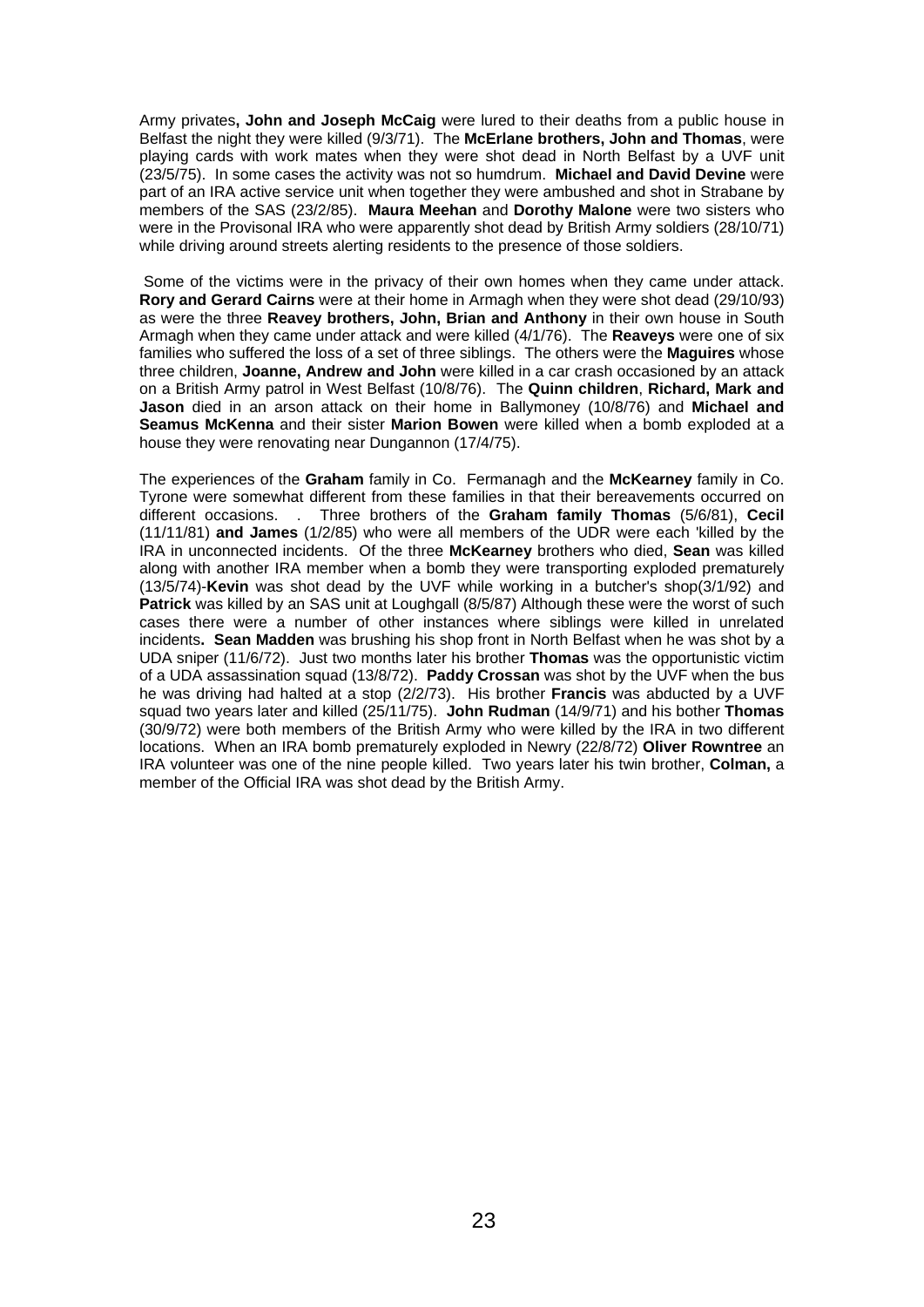#### <span id="page-27-0"></span>**5. 2 Spouses**

The situations examined immediately above were dissimilar from the experiences of the 23 families which suffered the loss of husband and wife. In each of these cases the two victims died together but in all other respects they were typical of the range of purpose and perpetrating agencies already noted. In some cases they were the non specific target of sectarian attacks such as **Edward** and **Sarah Keenan** (4/12/71) killed in the bomb attack on McGurk's Bar. In others such as with **Clifford** and **Linda Houghton** they were the random victims of attacks upon security force members or else killed because of mistaken identity for an intended target. This was the fate of **Robert** and **Maureen Hanna** (23/7/88) who were killed with their son **David** in a landmine explosion which was directed at a member of the judiciary. In other instances the couple were specifically targeted and murdered. **Thomas** and **Emily Bullock** were shot together (21/9/72). **Thomas Bullock** was a serving UDR member. **James** and **Gertrude Devlin** were killed together at their home in Tyrone (7/5/74) in a sectarian attack. **Catherine Mahon** and her husband **Gerard** were together in their home in West Belfast when they were killed by the IRA (8/9/85) on the allegation that they were informers.

#### <span id="page-27-1"></span>**5. 3 Parental/filial**

The **Hanna** family noted above were one of the five families in which two parents and their children were killed in the same incident. The other instances of this were the **Houghtons** also noted above who were killed with their two children in the M6 bomb attack and **John and Anna O'Brien** who died with their two children, **Jacqueline and Anne Marie** in the Dublin bombing (17/5/74) **William and Elisabeth Herron** died with their daughter, **Doreen** when their shop in Dromore was the object of an IRA incendiary attack (7/4/76). The **Dempseys, Joseph and Jeannette** also died in an arson attack on their home in North Belfast along with their daughter, **Bridget** (17/8/76). In most of these instances, as was the case in the other categories, parent and offspring were involved in routine domestic activities when they were killed. They were watching TV or doing the shopping or working together. **William McKee**  and his son **James** were in Tullyvallen Orange Hall when they were killed with three others in a gun attack (1/9/75). **William Gordon** a UDR man was taking his daughter **Lesley** to school when they were killed by a booby trap bomb in the car (8/2/78). **Mrs. Philomena McGurk** was working with her daughter **Marie** in the family pub when it was destroyed and they were killed (4/12/71). **Mrs. Mary Grimes** was with her daughter, **Averil Monahan** and **Averil's** daughter**, Maura**, shopping in Omagh when they were caught and died in the Omagh bomb blast (15/8/98).

Other parental/filial deaths occurred in less routine circumstances. **Thomas McCool** died with his two daughters, **Carol and Bernadette** when a premature explosion of a bomb in his custody occurred. **Margaret Hearst** a member of the UDR was killed in Armagh (8/10/77). Two years later her father, **Ross,** also a UDR member was killed. A similar tragedy befell the **Baggley** family when **William,** a member of the RUC was killed (29/1/74) and two years later his daughter **Linda,** also in the RUC was killed (2/6/76).

As with the **Graham** family of Fermanagh and the **McKearney** family of Tyrone (above) the **Trainor** family in Portadown experienced tragedy on three separate occasions**. Mrs. Dorothy Trainor** was shot in Portadown by the UVF (1/4/75) and her sons **Ronald** (15/12/75) and **Thomas** subsequently suffered the same fate (8/3/78). A somewhat parallel train of incidents befell the **Crawford** family in Belfast. **Mrs. Martha Crawford** (29/3/73) was shot dead in IRA crossfire and three years later two of her sons, **Paul** (12/4/75) and **Patrick**  (10/8/75) were killed in the course of factional disputes between Republican groups.

It can be seen that although the focus in the preceding section has been upon the personal, it has also highlighted the capricious manner in which certain families found themselves bereaved on repeat occasions by the actions of disparate groups. **James Bonnar** was killed by the British Army (25/6/72). Some months later his father, **Edward,** was shot by the IRA (2/10/72). **Anthony Braniff** was killed in Ardoyne by the IRA (27/9/81) but his brother **David** was killed by the UVF eight years on (18/3/89). **William Skey** a member of the UDA was killed by that organization (25/10/90). The following year his brother, **Robert** was killed by a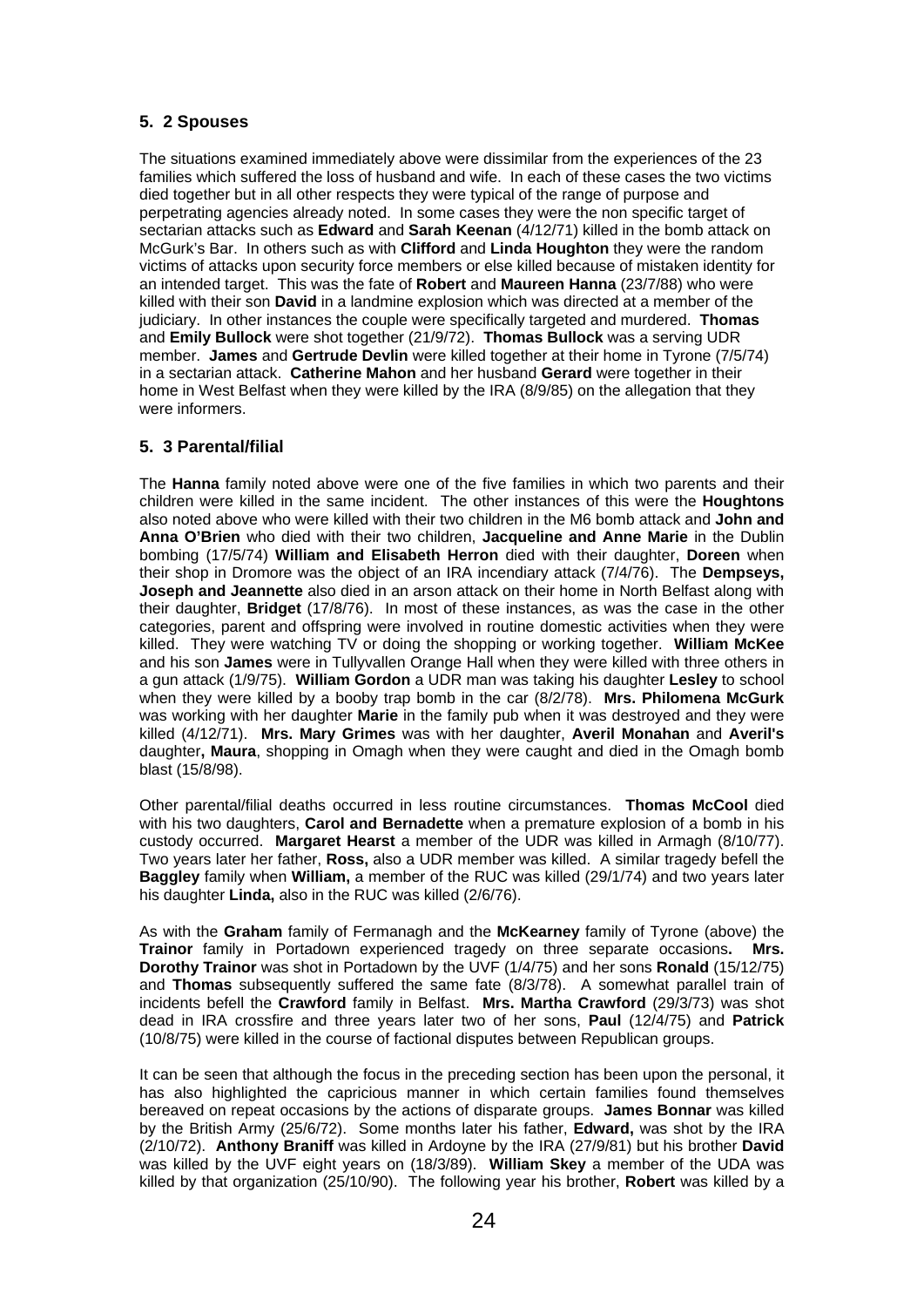bomb planted in the Maze prison by the IRA (24/11/91). **Raymond Devlin** was shot by the IRA (23/4/82). Six years later his brother **Damien** was killed along with two others when the pub in which they were drinking was bombed by the UVF (15/5/88). **Francis Bradley** was killed by a UVF bomb explosion (19/6/75) and his sister **Isabelle Leyland** died when caught in a burst of IRA gunfire (22/8/92). **Robert Warnock** was shot dead in a confrontation with an RUC unit (13/9/72). Just a month later his brother **William** was killed in an encounter with a British Army unit engaged in riot control (16/10/72). **Ronald Dodd** was a member of the RUC killed in an IRA ambush near Toomebridge (27/10/71). Four years later his son **Mark,** a UVF member, was killed with three others in a premature bomb explosion.

These individual cases cited here as illustrative of a particular group of victims-families exposed to plural bereavement - typify the general characteristics of this strife. Some were deliberate targets, some were chance victims; some were engaged in high risk activities; others were pursuing the most routine of tasks. Some were killed by hostile agencies, some were adherents of the forces that killed them. As with all the deaths, these were a tragic waste but more poignantly noted because of the double or triple blow to the affected families.

### <span id="page-28-0"></span>**6 Correlations**

The earlier sections offered raw figures totaled under a number of different categories. Although they appear starkly sinister they offer only a blurred outline of the demarcation lines within the conflict. A more revealing profile emerges by correlating some of the categories to each other. It has seemed best to start with the agents and their purposes – the who and the why of the matter and suggest how they impacted and then to look at the victims – the whom – and the circumstances which surrounded their deaths. To promote clarity when examining the role of the agencies the procedure employed above, of grouping them into three clustered elements has been retained. Similarly when noting issues related to role all those considered to have been Non-combatants i.e. not members of the Security Forces or Paramilitary Organizations have been grouped into one set.

| <b>Rationale</b>             | <b>Republican</b> | Loyalist | <b>State Forces</b> | <b>Other</b>   |
|------------------------------|-------------------|----------|---------------------|----------------|
| <b>Public Order</b>          |                   |          | 93                  |                |
| <b>Counter Insurgency</b>    |                   |          | 254                 | 51             |
| <b>General Subversion</b>    | 46                | 15       |                     | 23             |
| <b>Security Force Target</b> | 1121              | 3        |                     | $6\vert$       |
| Economic Sabotage            | 163               | 3        |                     | 1              |
| Sectarian                    | 221               | 745      | 3                   | 5 <sup>1</sup> |
| Punitive                     | 427               | 226      | 11                  | $6\vert$       |
| <b>Adventitious</b>          | 12                |          | 10                  | 104            |
| <b>Not Classified</b>        | 10                | 15       |                     | 23             |

#### <span id="page-28-1"></span>**Table 11 The Rationale Of The Purposive Fatalities\* Inflicted By Each Agency Group**

\*This total of 3558 excludes the 65 fatalities classified as **Fortuitous**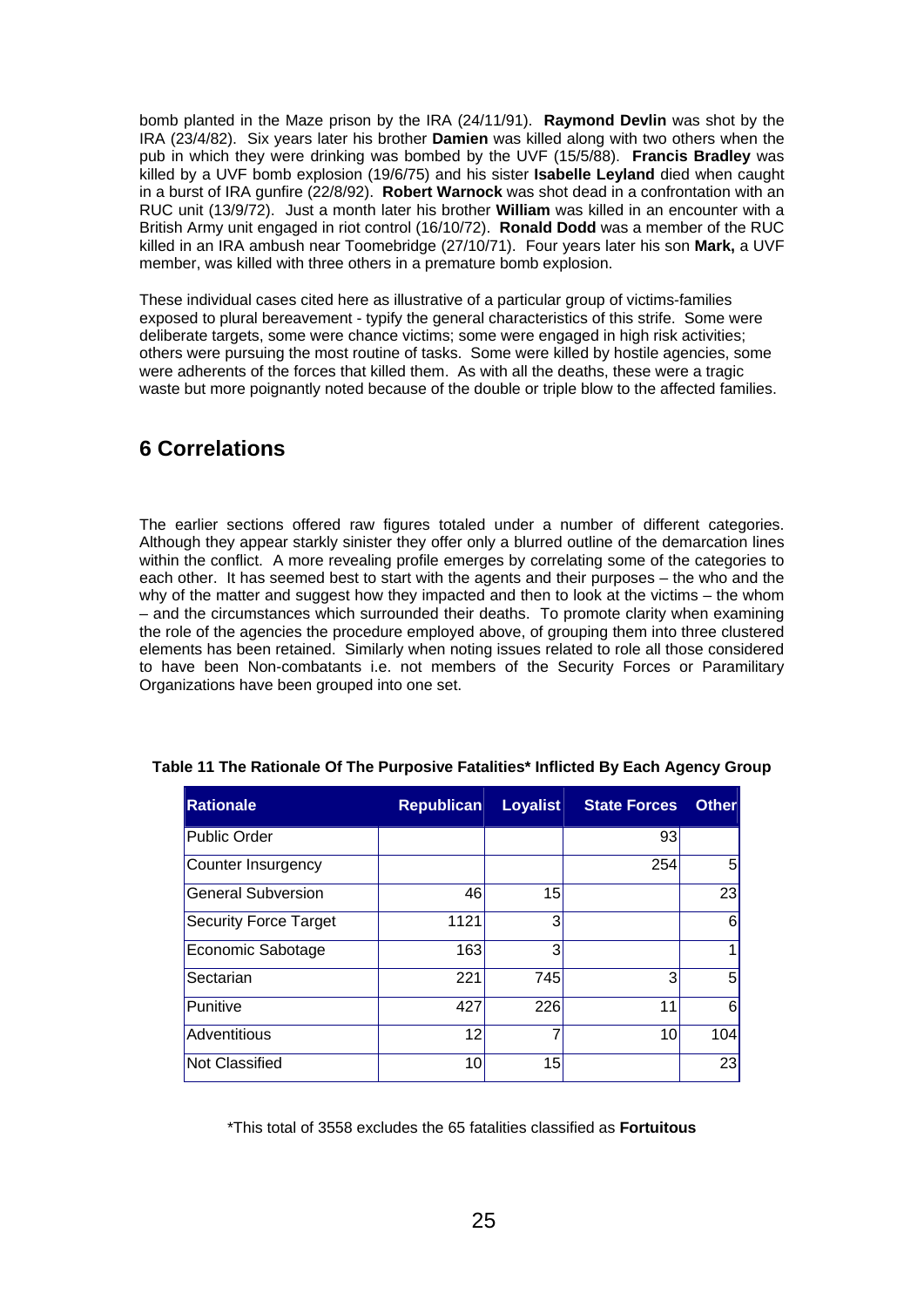| <b>Punitive</b>          | Republican | <b>Loyalist</b> | <b>State Forces</b> | Other |
|--------------------------|------------|-----------------|---------------------|-------|
| Enforcement              | 62         | 69              |                     |       |
| Factionalism             | 61         | 26              |                     |       |
| <b>Internal Security</b> | 76         | 26              |                     |       |
| Intimidation             | 67         |                 |                     |       |
| Reprisal                 | 26         |                 | r                   |       |
| Retaliatory              | 73         | 96              |                     |       |
| Victimisation            | 6.         |                 |                     |       |

#### <span id="page-29-0"></span>**Table 12 The Character Of The Punitive Fatalities Inflicted By Each Agency Group**

#### <span id="page-29-1"></span>**Table 13 The Religious Affiliation Of Northern Ireland Citizens Killed By Each Agency Group**

| <b>Agency Group</b> | <b>Catholic</b> | <b>Protestant</b> |
|---------------------|-----------------|-------------------|
| <b>State Forces</b> | 317             | 45                |
| Republican          | 383             | 986               |
| Loyalist            | 744             | 212               |
| Other               | 142             |                   |

#### **Table 14 The Status Of Victims Killed By Each Agency Group**

<span id="page-29-2"></span>

| <b>Status Group</b> | <b>Republican</b> | <b>Loyalist</b> | <b>State Forces</b> | <b>Other</b>    |
|---------------------|-------------------|-----------------|---------------------|-----------------|
| Loyalist PM         | 30                | 44              | 13                  | 30 <sup>1</sup> |
| Non-combatant       | 904               | 931             | 203                 | 50 <sub>1</sub> |
| Republican PM       | 47                | 27              | 145                 | 128             |
| Security Forces     | 1033              | 15              | 17                  | 61              |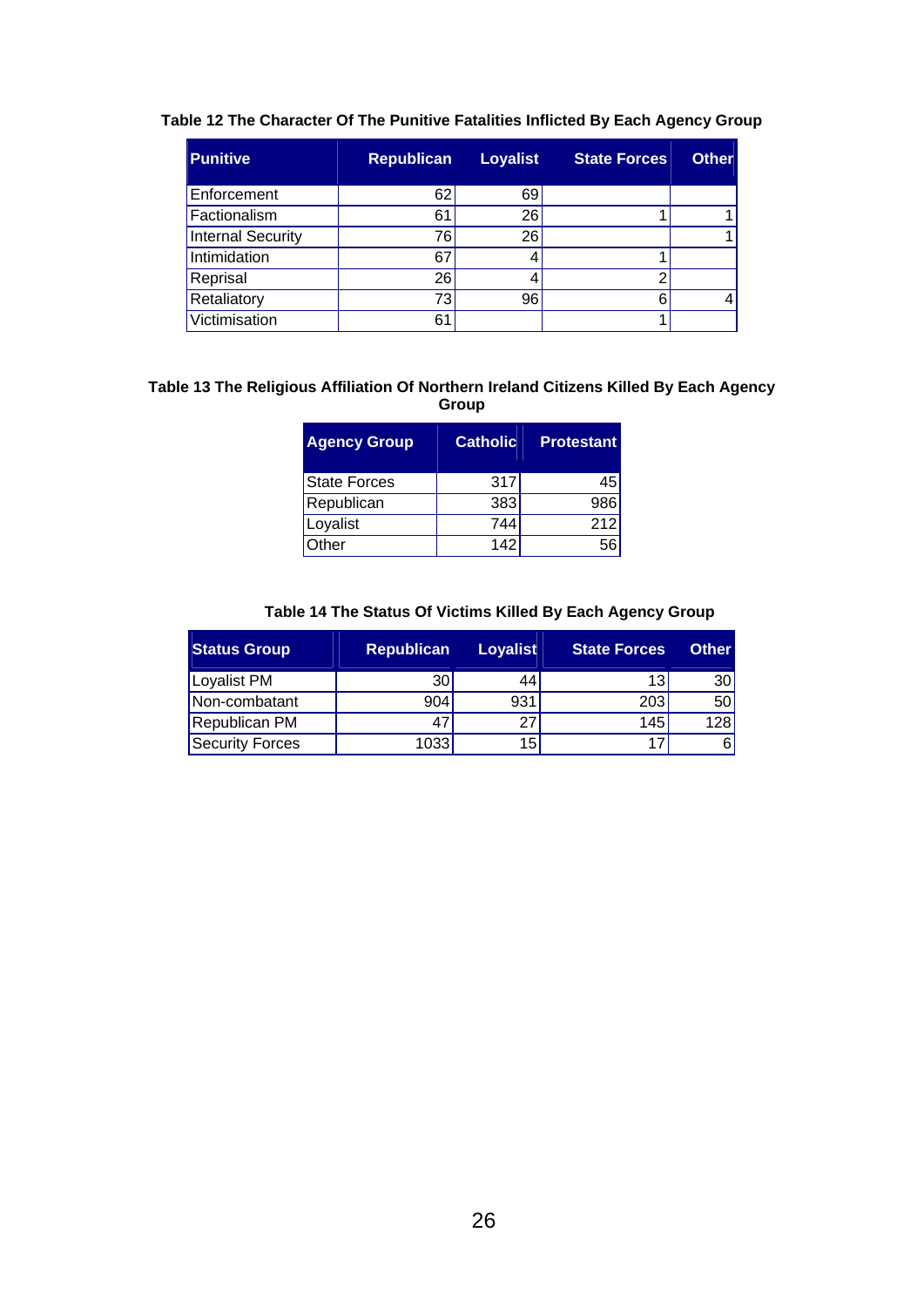| <b>Location</b>          | <b>Republican</b><br><b>PM</b> | <b>Loyalist PM</b> | <b>Security</b><br><b>Forces</b> | Non-<br>combatant |
|--------------------------|--------------------------------|--------------------|----------------------------------|-------------------|
| <b>East Antrim</b>       | 2                              | 5                  | 3                                | 28                |
| <b>East Belfast</b>      | 10                             | 17                 | 12                               | 100               |
| East Londonderry         | 1                              | 6                  | 33                               | 42                |
| EU                       | 3                              |                    | 11                               | $\overline{7}$    |
| Fermanagh & South Tyrone | 21                             |                    | 116                              | 92                |
| Foyle                    | 35                             |                    | 111                              | 105               |
| <b>Great Britain</b>     | 6                              |                    | 49                               | 68                |
| Lagan Valley             | 13                             | 8                  | 16                               | 45                |
| <b>Mid Ulster</b>        | 20                             |                    | 35                               | 50                |
| Newry & Armagh           | 39                             |                    | 218                              | 175               |
| North Antrim             | 3                              | $\overline{2}$     | 16                               | 20                |
| North Belfast            | 34                             | 39                 | 96                               | 450               |
| North Down               |                                |                    |                                  | 10                |
| Republic Of Ireland      | 21                             | $\overline{2}$     | 16                               | 76                |
| South Antrim             | 7                              |                    |                                  | 57                |
| South Belfast            | 15                             | 15                 | 31                               | 128               |
| South Down               | 9                              | 2                  | 51                               | 31                |
| Strangford               | $\overline{2}$                 |                    | 3                                | 19                |
| Upper Bann               | 9                              | 3                  | 41                               | 99                |
| <b>West Belfast</b>      | 81                             | 16                 | 150                              | 416               |
| West Tyrone              | 16                             |                    | 54                               | 70                |

#### **Table 15 Grouped Status Of Victms Killed In Each Location**

<span id="page-30-1"></span><span id="page-30-0"></span>**Table 16 Religious Affiliation Of N. I. Victims Killed In Each Location.** 

| <b>Location</b>          | <b>Catholic</b> | <b>Protestant</b> |
|--------------------------|-----------------|-------------------|
| East Antrim              | 20              | 17                |
| East Belfast             | 71              | 59                |
| East Londonderry         | 21              | 47                |
| Fermanagh & South Tyrone | 72              | 120               |
| Foyle                    | 120             | 56                |
| Lagan Valley             | 35              | 37                |
| Mid Ulster               | 48              | 54                |
| Newry & Armagh           | 151             | 167               |
| North Antrim             | 14              | 26                |
| North Belfast            | 310             | 252               |
| North Down               | 4               | 9                 |
| South Antrim             | 37              | 30                |
| South Belfast            | 96              | 85                |
| South Down               | 33              | 31                |
| Strangford               | 6               | 19                |
| Upper Bann               | 73              | 70                |
| <b>West Belfast</b>      | 401             | 150               |
| West Tyrone              | 51              | 62                |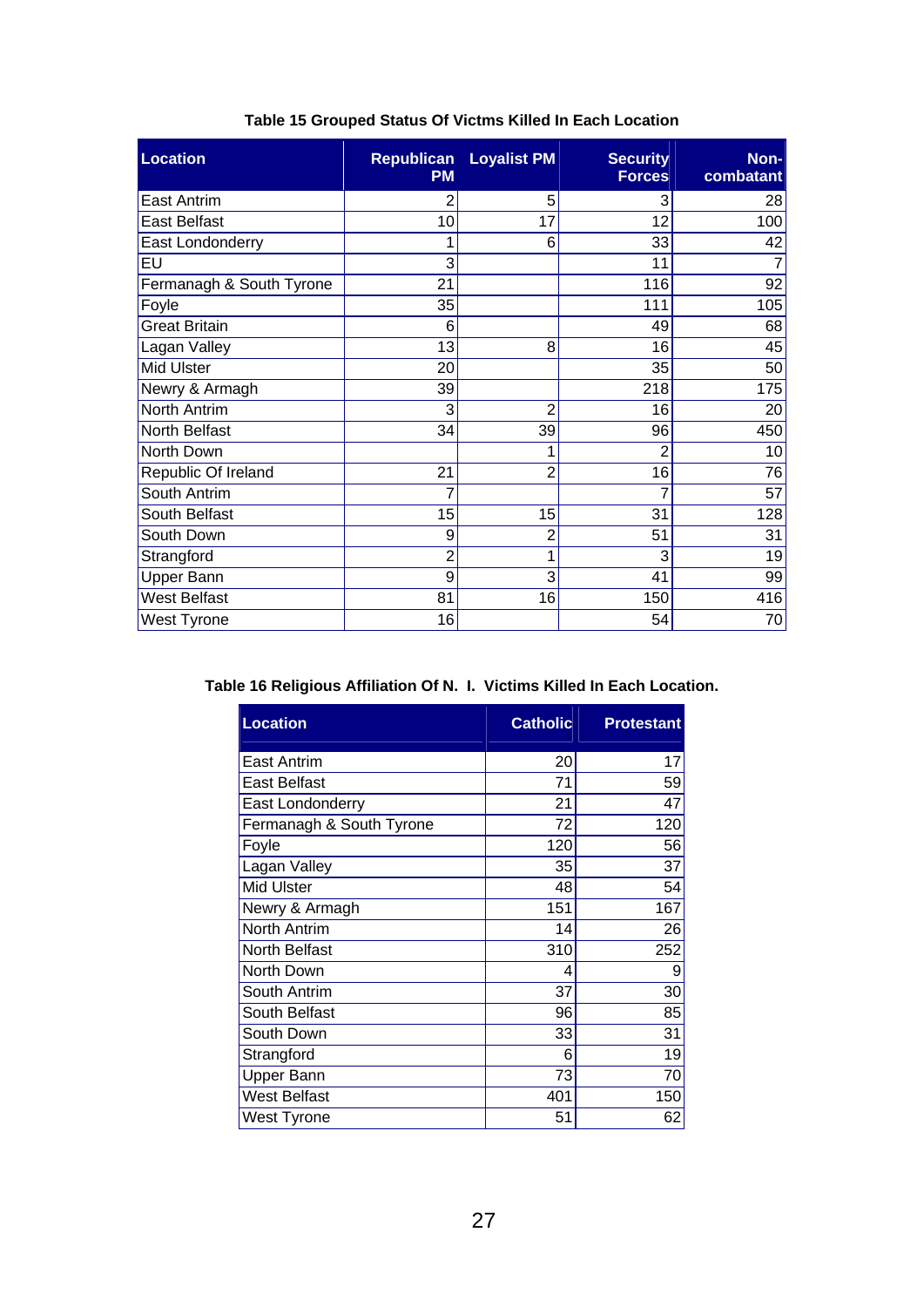<span id="page-31-0"></span>

| Location                       | Adventitious     | hsurgency<br><b>Counter</b> | Economic<br><b>Sabotage</b> | <b>Subversion</b><br>General | Not Classified          | <b>Public Order</b>     | Punitive        | Sectarian       | Force Target<br><b>Security</b> | Total            |
|--------------------------------|------------------|-----------------------------|-----------------------------|------------------------------|-------------------------|-------------------------|-----------------|-----------------|---------------------------------|------------------|
| <b>East Antrim</b>             | $\overline{2}$   | $\mathbf 1$                 | $\overline{2}$              | 1                            | $\overline{1}$          | $\overline{3}$          | $\overline{5}$  | $\overline{20}$ | $\overline{3}$                  | $\overline{38}$  |
| <b>East Belfast</b>            | $\overline{7}$   | $\overline{\mathbf{4}}$     | $\mathbf 1$                 | 13                           | $\overline{5}$          | 6                       | $\overline{36}$ | 57              | 10                              | 139              |
| East<br>Londonderr<br>у        | $\overline{5}$   | 1                           | 7                           | $\overline{2}$               | 1                       | 1                       | 9               | 18              | 38                              | 82               |
| EU                             |                  | 3                           |                             |                              |                         |                         | 3               |                 | 15                              | 21               |
| Fermanagh<br>& South<br>Tyrone | $\overline{12}$  | $\overline{16}$             | 1                           | 1                            | 1                       | $\overline{c}$          | $\overline{19}$ | 34              | $\overline{143}$                | $\overline{229}$ |
| Foyle                          | $\overline{17}$  | $\overline{37}$             | $\overline{11}$             | $\overline{7}$               | $\overline{2}$          | $\overline{11}$         | $\overline{24}$ | $\overline{16}$ | 126                             | 251              |
| Great<br><b>Britain</b>        | $\overline{5}$   | 1                           | $\overline{26}$             | 4                            |                         |                         | 29              | $\mathbf{1}$    | $\overline{57}$                 | $\overline{123}$ |
| Lagan<br>Valley                | $\overline{12}$  | 1                           | $\overline{7}$              | 1                            |                         | 1                       | 13              | 31              | 16                              | $\overline{82}$  |
| <b>Mid Ulster</b>              | $\overline{4}$   | $\overline{13}$             | $\overline{3}$              | 4                            |                         | $\overline{2}$          | $\overline{23}$ | $\overline{15}$ | $\overline{41}$                 | 105              |
| Newry &<br>Armagh              | $\overline{24}$  | $\overline{30}$             | $\overline{10}$             | 4                            |                         | $\overline{7}$          | $\overline{67}$ | 64              | $\overline{226}$                | 432              |
| <b>North</b><br>Antrim         |                  | $\overline{3}$              | $\overline{5}$              |                              |                         |                         | $\overline{11}$ | $\overline{9}$  | $\overline{13}$                 | $\overline{41}$  |
| <b>North</b><br><b>Belfast</b> | $\overline{25}$  | 45                          | 6                           | 13                           | 13                      | 22                      | 96              | 310             | 89                              | 619              |
| North Down                     |                  |                             |                             | 1                            |                         |                         | 6               | 6               |                                 | 13               |
| Republic Of<br>Ireland         | $\overline{6}$   | $\overline{6}$              | 1                           | $\overline{18}$              |                         |                         | $\overline{79}$ | 1               | 4                               | 115              |
| South<br>Antrim                | $\overline{2}$   | 1                           | 1                           | $\overline{8}$               | $\overline{\mathbf{3}}$ |                         | $\overline{9}$  | $\overline{42}$ | $\overline{5}$                  | $\overline{71}$  |
| South<br><b>Belfast</b>        | $\overline{7}$   | $\overline{6}$              | $\overline{14}$             | $\overline{5}$               | $\overline{5}$          | $\overline{1}$          | $\overline{48}$ | $\overline{79}$ | $\overline{24}$                 | 189              |
| South<br>Down                  | 6                | $\overline{3}$              | 1                           | 1                            | 1                       |                         | 6               | 20              | 55                              | 93               |
| Strangford                     | $\overline{c}$   |                             | $\overline{12}$             | $\mathbf 1$                  |                         | 1                       | 3               | $\overline{4}$  | $\overline{2}$                  | 25               |
| <b>Upper Bann</b>              | $\overline{2}$   | $\overline{8}$              | $\overline{5}$              | $\overline{1}$               | 4                       | $\overline{\mathbf{3}}$ | $\overline{25}$ | 60              | 44                              | 152              |
| West<br><b>Belfast</b>         | $\overline{30}$  | $\overline{70}$             | $\overline{24}$             | $\overline{14}$              | $\overline{11}$         | $\overline{34}$         | 138             | 180             | 162                             | 663              |
| West<br>Tyrone                 | $\overline{6}$   | $\overline{10}$             | $\overline{34}$             | 1                            | 1                       | $\overline{2}$          | $\overline{21}$ | 8               | $\overline{57}$                 | 140              |
| Total                          | $\overline{174}$ | 259                         | $\frac{1}{171}$             | 100                          | 48                      | 96                      | 670             | 975             | 1130                            | 3623             |

**Table 17 Rationale Of Fatalities Inflicted In Each Location**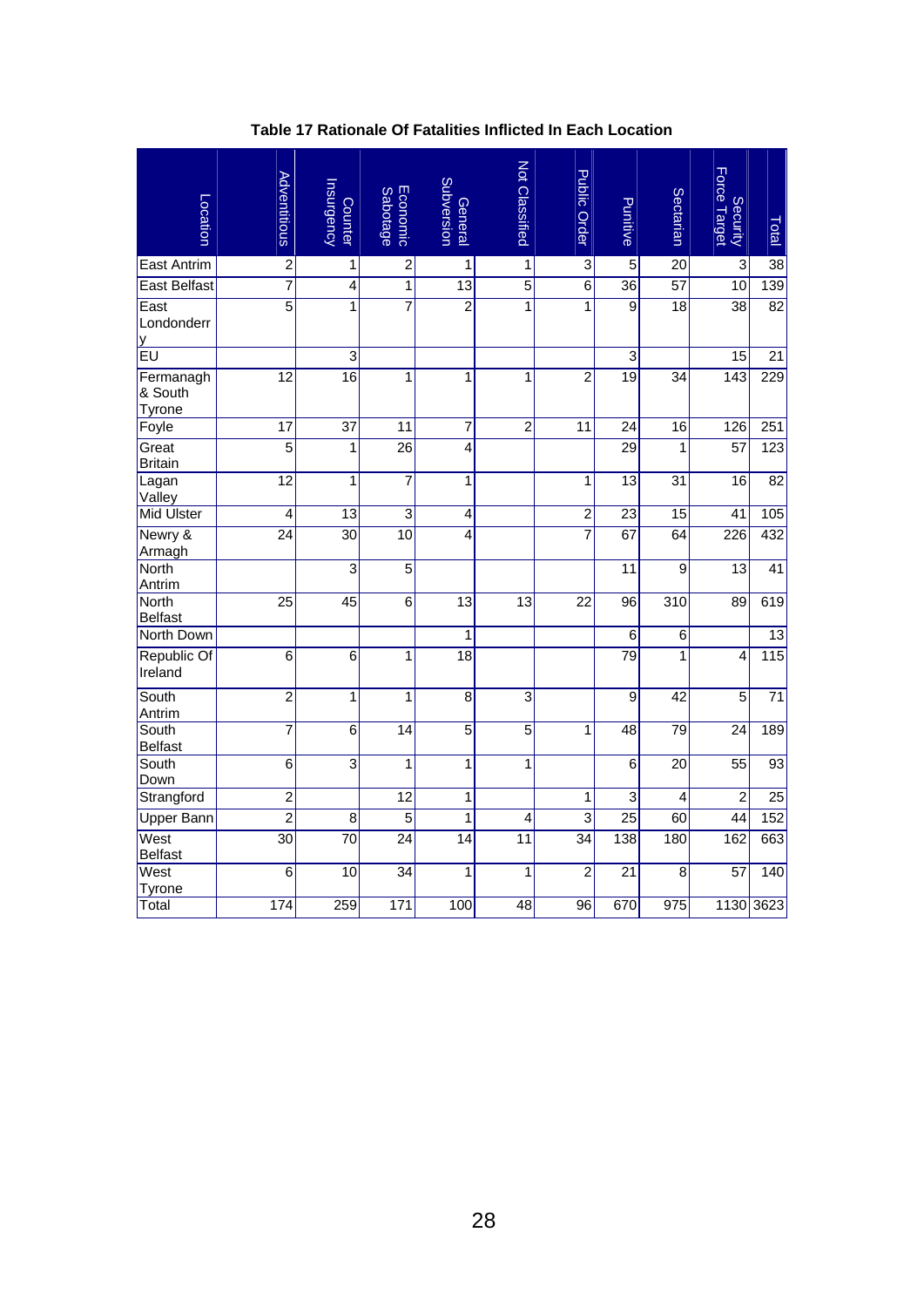<span id="page-32-1"></span>

| <b>Rationale</b>      | 1969-<br>1973   | 1974-<br>1978 | 1979-<br>1983 | 1984-<br>1988 | 1989-<br>1993 | 1994-<br>1999 | 2000-<br>2001  |
|-----------------------|-----------------|---------------|---------------|---------------|---------------|---------------|----------------|
| Adventitious          | 66              | 59            | 27            | 12            | 6             |               |                |
| Counter Insurg        | 116             | 48            | 29            | 38            | 25            | ◠             |                |
| Economic Sab          | 72              | 49            | 14            |               | 6             | 30            |                |
| General               | 56              | 19            | 14            | 4             | 4             | 3             |                |
| Not Classified        | 16 <sub>1</sub> | 20            |               |               | 3             |               |                |
| <b>Public Order</b>   | 58              | 10            | 21            | 5             |               |               |                |
| Punitive              | 82              | 196           | 97            | 90            | 114           | 76            | 15             |
| Sectarian             | 206             | 427           | 58            | 60            | 153           | 66            | 5              |
| <b>Security Force</b> | 306             | 255           | 248           | 183           | 123           | 13            | 1 <sub>1</sub> |

**Table 18 Rationale Of Fatalities Falling Within Discrete Quinquennia** 

### **Epilogue - A Personal Observation**

<span id="page-32-0"></span>It seems appropriate to me as I conclude this study to refer to my own immediate experience of the sense of tragedy embedded in these dehumanized figures. Nineteen of these dead were known to me, some quite intimately and closely, and others at a more casual level. Immediate family members of another twelve were also known to me at the level which demanded personal condolences. Of those known to me directly, four had been in primary school with me, two in the same class. These were **Joe Blaney** (16/12/72) and **Michael Hanratty** (22/11/74). The two others **Tony and Myles O'Reiley** although junior to me in school had been in the Holy Cross church choir with me as well as living in the same neighbourhood. A further group of four, **Bernard Watt** (6/2/71), **Paddy McAdorey** (9/8/71), **Gerald McDade** (21/12/71) and **Patrick Martin** (16/5/81) had been pupils I taught at a secondary school in North Belfast. **Gerry Kelly** (11/11/72) and **Irene Andrews** (25/6/73) had been close neighbours as had **James Coyle** (5/6/76) at an earlier period. **Frank Corr** (26/7/72) and **Terry Toolan** (14/12/72) had been prominent members of Ardoyne Kickhams football club to which I belonged as indeed had **Michael Hanratty** (see above). **Paddy Crossan** (2/2/73) was actively involved with voluntary activities in the Holy Cross parish. **James Donnelly** (17/3/76) was a teacher and known to me socially as a professional colleague. **Miriam Daly** (26/6/80), **John Turnley** (4/6/80), **Maire Drumm** (28/10/76), **Liam McMIllan** (28/4/75) and **Paddy Wilson** were all political activists with whom I had varying degrees of contact throughout the sixties and early seventies. **Rory Conaghan** (16/9/74) and **James Devlin** (7/5/74) were known to me at a personal and social level.

It might be noted that fourteen of this group either lived in or were killed in North Belfast and more precisely, twelve of these were from the Ardoyne district in which I lived. It is certain that any resident of an area such as North or West Belfast or Derry would have been acquainted with a similar cluster of victims killed over that thirty year period, and it was that intimacy and immediacy which lent the period its particular horror. Although I have spent a considerable period of time noting and recording the circumstantial features surrounding the killing of so many individuals I sense the tragedy and the futility of it most potently in my recall of these friends and acquaintances and it is to them then that I dedicate this study - and any beneficial outcomes emerging from it.